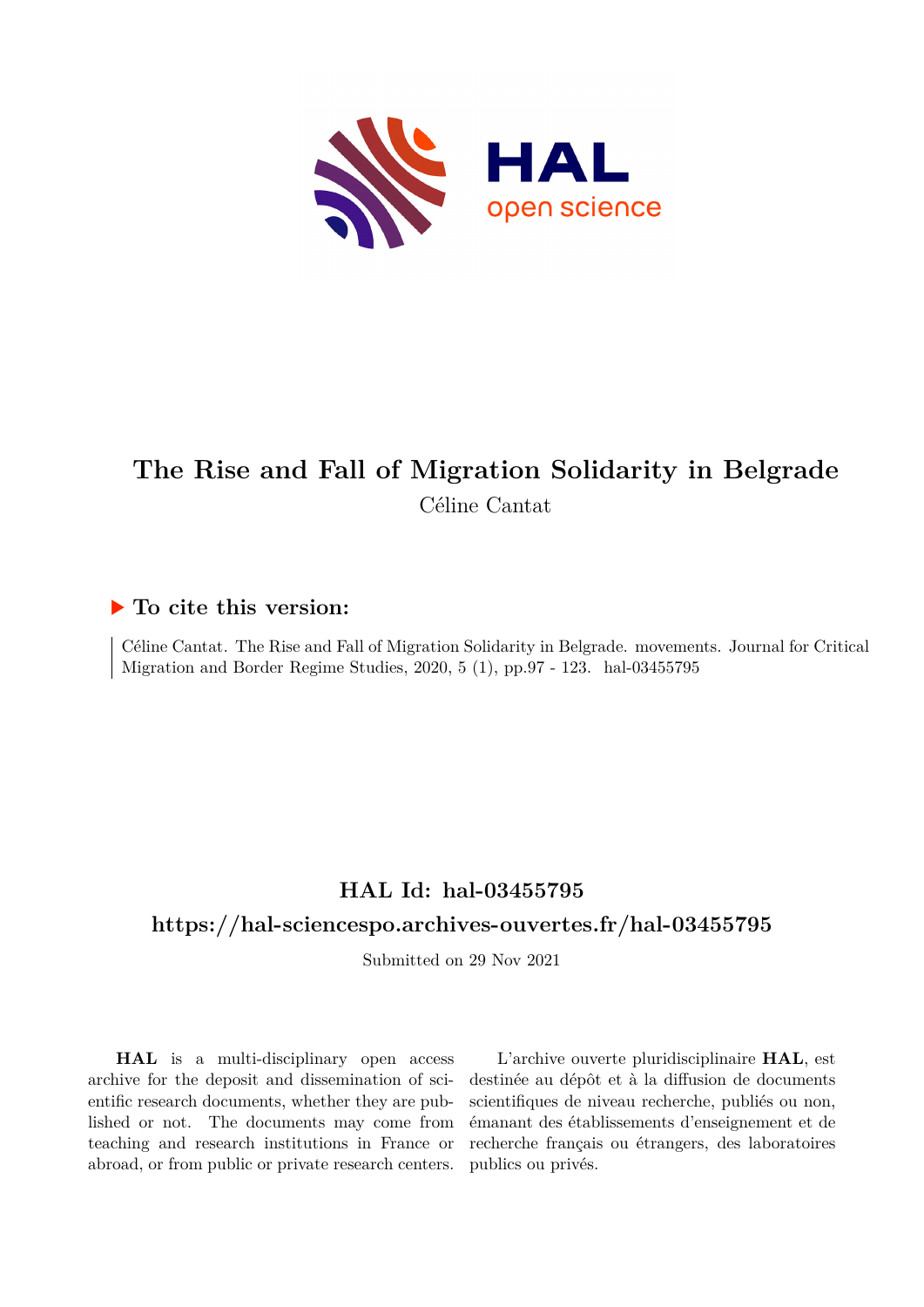# **The Rise and Fall of Migration Solidarity in Belgrade**

CÉLINE CANTAT

Abstract: This article discusses the experience of migrant self-organised spaces and migration solidarity groups in Serbia (particularly Belgrade) over the last four years. It first looks at how »solidarities in transit« emerged in the country between 2015 and 2018 and analyses the heterogeneous community of actors that came together in order to provide assistance to people on the move and to support migrants' self-organised living spaces. The article then examines the gradual marginalisation of migrant presence and migration solidarity in Belgrade. It explores how the Serbian authorities, thanks to vast amounts of European Union funding, established an institutionalised, official, camp-based, and heavily regulated refugee aid field from which political subversive actors and practices have been excluded. One of the consequences of the institutionalisation of the field is that the prescribed identity for refugee aid groups has become a purely humanitarian, non-political one. Ultimately, this article proposes an analysis of the further integration of Serbia into the EU border control regime since 2015 from the perspective of refugees' experiences and solidarity practices.

Keywords: Balkan route, solidarity, grassroots refugee support, migration governance, NGO-isation

This paper discusses the experience of migrant self-organised spaces and migration solidarity groups in Belgrade between 20[1](#page-1-0)5 and  $2018<sup>1</sup>$  Its primary concern is to analyse the processes and practices through which the Serbian authorities marginalised both migrants and solidarity presence in public spaces in the city. While migration solidarity has not been fully criminalised in Serbia, this paper argues that the authorities circumscribed refugee assistance to a heavily controlled and camp-based field of operation sustained by European Union (EU) funding. Within this field, regulatory

<span id="page-1-0"></span><sup>1 |</sup> I extend a warm thank-you to the editorial team of *movements*, especially to Marijana Hameršak, as well as to the two anonymous reviewers for their valuable and generous feedback that truly made the paper better. An earlier version of this article was published in a joint publication (see Birey/Cantat/Maczynska/Sevinin 2019) and I thank the editors of the volume, as well as Violetta Zentai and Prem Kumar Rajaram, for their comments on the earlier paper.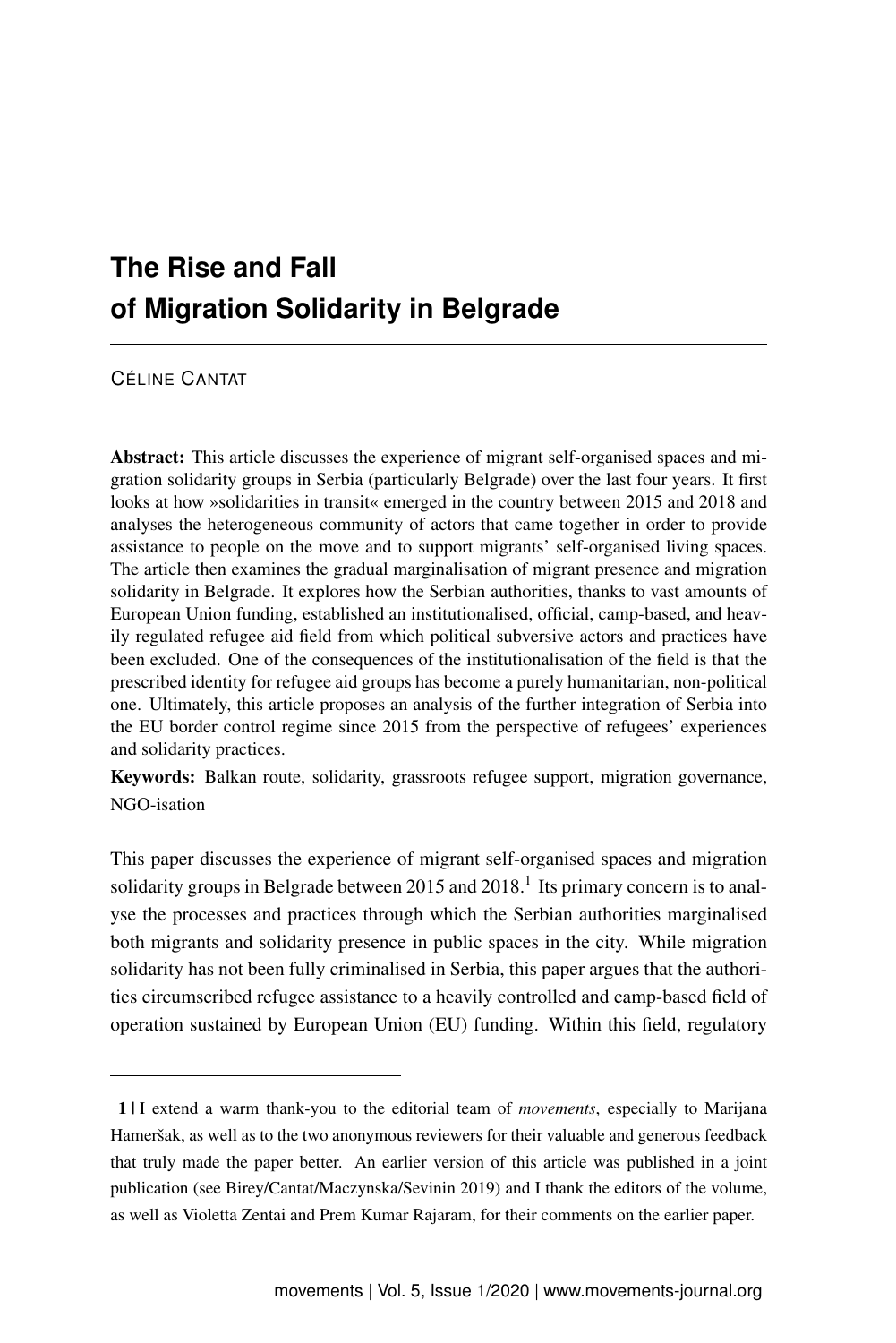mechanisms work to discipline aid actors and to neutralise politicised practices, essentially reducing refugee support to a purely humanitarian matter. The paper thus focuses on events in Belgrade in order to propose an analysis of the integration of Serbia within the EU border regime from the perspective of its effects on refugees' experiences and solidarity practices. The paper also considers how this marginalising process is connected to the imposition of a neoliberal regime of valuation that gives primacy to the commercial use of urban space in ways that excludes certain social groups from a number of sites. As argued by Jelena Obradovic-Wochnik (2018) and detailed by research participants, migrants thus find themselves at the intersection of racialised logics of migration governance and neoliberal processes of exclusion, which reinforce each other to further marginalise migrant and solidarity presence.<sup>[2](#page-2-0)</sup>

The paper takes as its starting point the moment in spring and summer of 2015, when mass mobilities pushed their way through national and European borders along the so-called Balkan route, in what was immediately labelled by the media, governments, and associated authorities ›Europe's migrant (or refugee) crisis‹. The labelling of a crisis went together with calls by and for governments and European agencies to restore normality. At first, this translated into a range of (often violent) strategies aiming at stopping, reverting, and containing people's movement. This resulted in a series of struggles between mobilities and bordering tactics. As people became immobilised at various points of fixation, their collective efforts to continue their journey would confront the various manifestations of border control regimes (in the shape of police and military forces, fences, non-lethal weapons, among others). In early September 2015, thousands of people who had been immobilised in Hungary by national authorities decided to walk to the Austrian border in an evocatively named »March of Hope« (Kasparek/Speer 2015). Simultaneously, Chancellor Merkel announced the suspension of the Dublin regulation for Syrians, essentially alleging that all Syrians arriving in Germany would be allowed to claim asylum in the country, no matter which other countries they may have crossed on their way. With the notable exception of Hungary who closed parts of its Western and Southern borders through militarised fences in mid-September and mid-October 2015 respectively, the Balkan route ceased being an illegalised pathway into Europe and instead became a formalised corridor.

The »Balkan corridor« was opened as a quasi-legal passageway into the EU along which states facilitated and accelerated people's transit across their territory against all regulations making up the EU border regime—in particular the Dublin Regulation

<span id="page-2-0"></span><sup>2 |</sup> See also Cantat/Rajaram (2018) for a similar analysis in the Hungarian context.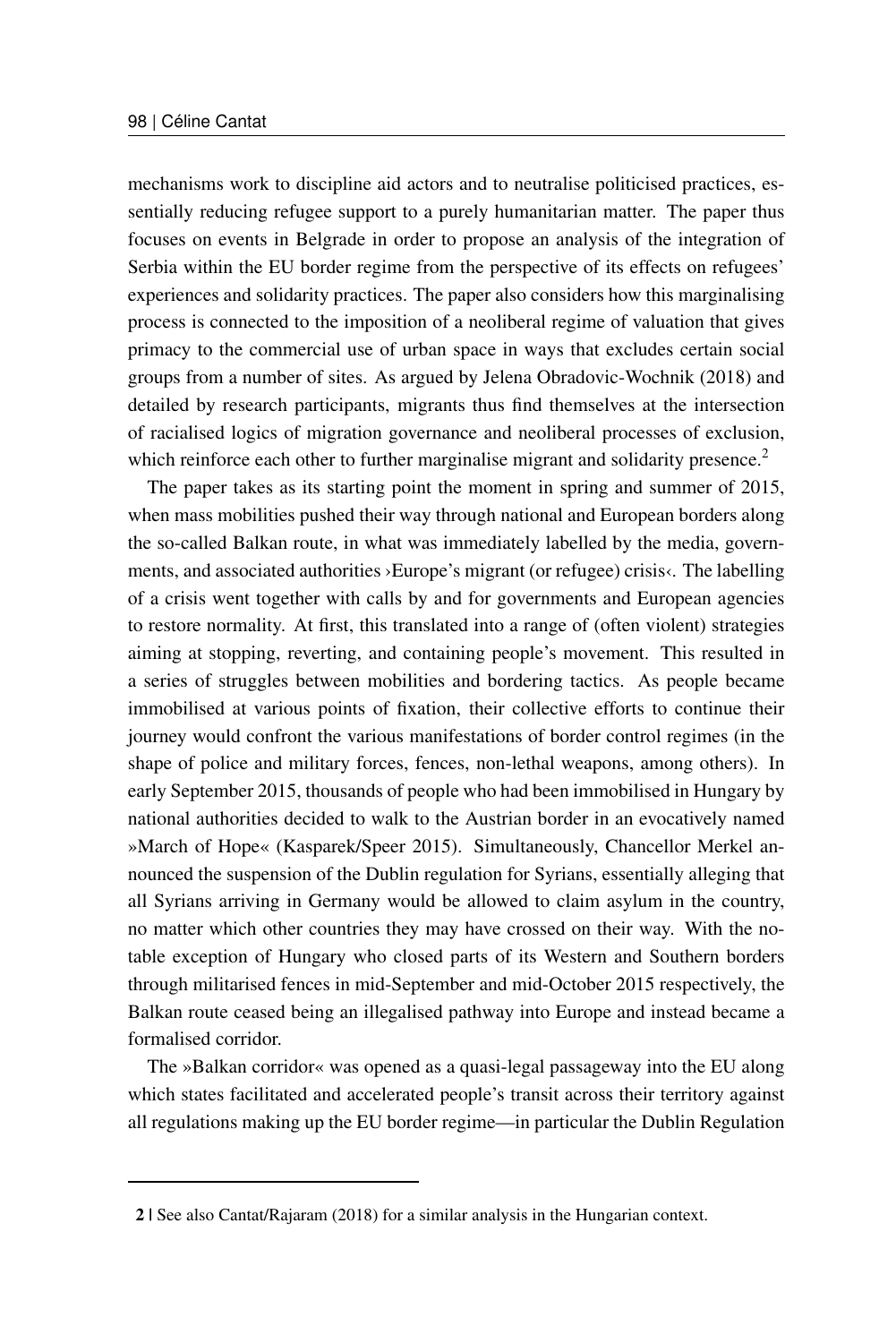that requires people to claim asylum in their first country of entry. The corridor was however an ambivalent development (e.g. Santer/Wriedt 2016; Beznec/Speer/Stojić Mitrovic 2016). On the one hand, it was an unprecedented admission on the part of governments who stopped attempting to stop movements along the route. On the other hand, the formalisation of the route represented the first step towards the reassertion of state control (see e.g. Kasparek 2016). In November 2015, states restrained movement along the corridor through the exclusion of some travellers on the basis of nationality (only Afghanis, Syrians, and Iraqis were able to travel). In February 2016, people from Afghanistan were also excluded from free movement. Eventually, on 8 March 2016, it was announced that the Balkan corridor would be fully closed: this would be achieved through the implementation of the infamous EU-Turkey deal, an agreement aiming at preventing departures from Turkish coasts, and the official closure of borders along the route. This marked a return to a situation of closure, mass illegalisation and push-backs, and violence for people along the route. Migratory movement did not stop as people continued entering (and exiting) Greece. But journeys were made more difficult, dangerous, slower, and people became stranded in various localities along the route. A growing number of people became stranded in Serbia, wishing, but unable, to continue their journeys—a number that reached over 7,000 by the spring  $2017<sup>3</sup>$  $2017<sup>3</sup>$  $2017<sup>3</sup>$ 

Contextualising migration and solidarity in Belgrade in a critical analysis of the naming, opening, and transformation of the Balkan route is important. Its name is underpinned by specific geographical and symbolic imaginations. It relies on an imagined geography that constructs the Balkans as external to Europe on the basis of a distinction between Europe as a space of coherence and civilisation on the one hand, and its threatening, unruly, and chaotic neighbourhood (Rajaram 2016) on the other. It also reactivates stigmas inherited from the 1990s wars and before, which regard the Balkans as always potentially being prone to criminality and backward nationalism (Bjelić/Savić 2002). This depiction of the Balkans as Europe's threatening outside leaves unscrutinised the varying relationships that the EU entertains with the states that came out of the dissolution of Yugoslavia and that constitute the territories refugees cross when they travel along the route (see El-Shaarawi/Razsa 2018: 5; see also Peović Vuković 2018 for a particular focus on Croatia). These range from full membership to the EU, the Schengen Area, and the Eurozone for Slovenia, over countries (such as Serbia) engaged in long and implausible acces-

<span id="page-3-0"></span><sup>3 |</sup> Although hundreds of thousands of people have passed through Serbia on the way to Western Europe, the UNHCR estimated the number of refugees in Serbia in May 2017 at 7,219 (UNHCR 2017).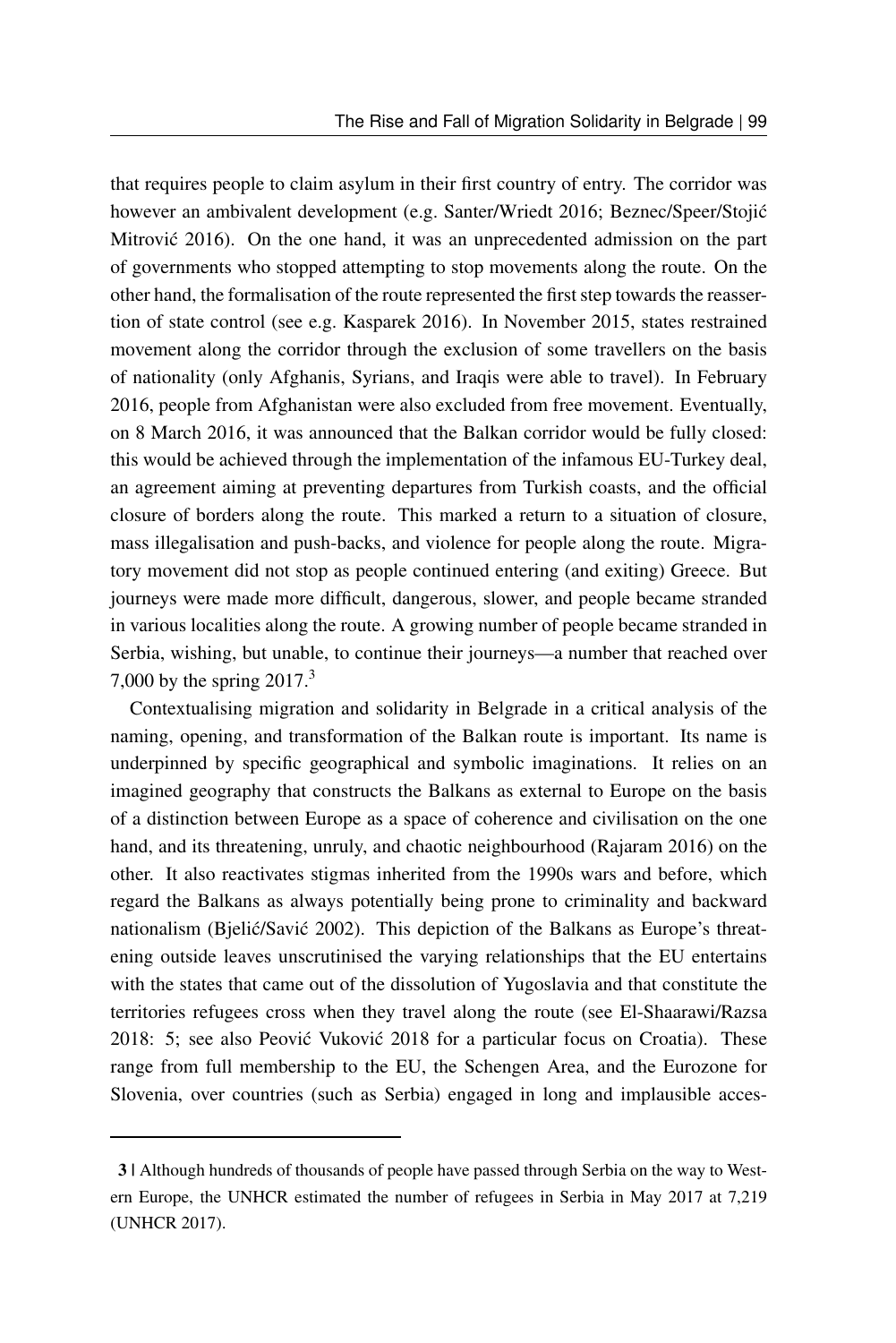sion processes to others whose very statehood still goes unrecognised by the EU (e.g. Kosovo) (see El-Shaarawi/Razsa 2018: 19). These newly-formed states have themselves been involved in aggressive bordering practices not only as part of processes of state-formation but also due to their integration within an EU border regime premised on outsourcing its most brutal aspects to peripheral countries as this paper will further reflect on.

The first section of the paper operates as a framing section in which I provide a brief overview of the choice and methods of fieldwork and the key concepts mobilised in the paper. The paper then looks at how »solidarities in transit« (Kallius 2019)<sup>[4](#page-4-0)</sup> emerged in Belgrade over 2015 and 2016 and analyses the heterogeneous community of actors that came together in order to provide assistance to people on the move and to support refugees' self-organised living spaces. The third section examines the gradual marginalisation of refugee presence and solidarity in Belgrade. It shows how Serbian authorities—thanks to vast amounts of EU funding—established an official, camp-based, and heavily regulated refugee aid field from which political subversive actors and practices have been excluded. Within this field, NGOs find themselves subjected to particular forms of disciplining governmentality. The final section argues that this process must be understood in the context of the particular political economy of migrant governance that emerged in Serbia in relation to EU efforts to more firmly inscribe the country into its border regime.

### **STUDYING MIGRATION SOLIDARITY IN BELGRADE**

This paper is based on several visits to Belgrade over 2016 and 2017 and a five-month intensive fieldwork between March and July 2018. It is located within a broader research project concerned with migrants' and solidarity practices along the Balkan route as part of which I conducted fieldwork in several other countries, including Greece and Hungary. Both Greece and Hungary have received acute media and academic attention: the former has been primarily studied in the context of »the Greek solidarity boom«<sup>[5](#page-4-1)</sup> characterised by important arrivals of solidarity actors, but also of humanitarians, researchers, journalists, film-makers, and other parties concerned with engaging in, or documenting, the explosion in refugee solidarity practices. Hungary

<span id="page-4-0"></span><sup>4 |</sup> See Kallius (2019), who used the idea of »solidarity in transit« in her study of the Hungarian context.

<span id="page-4-1"></span><sup>5 |</sup> This is a term Katerina Rozakou used in several public talks and in private conversations.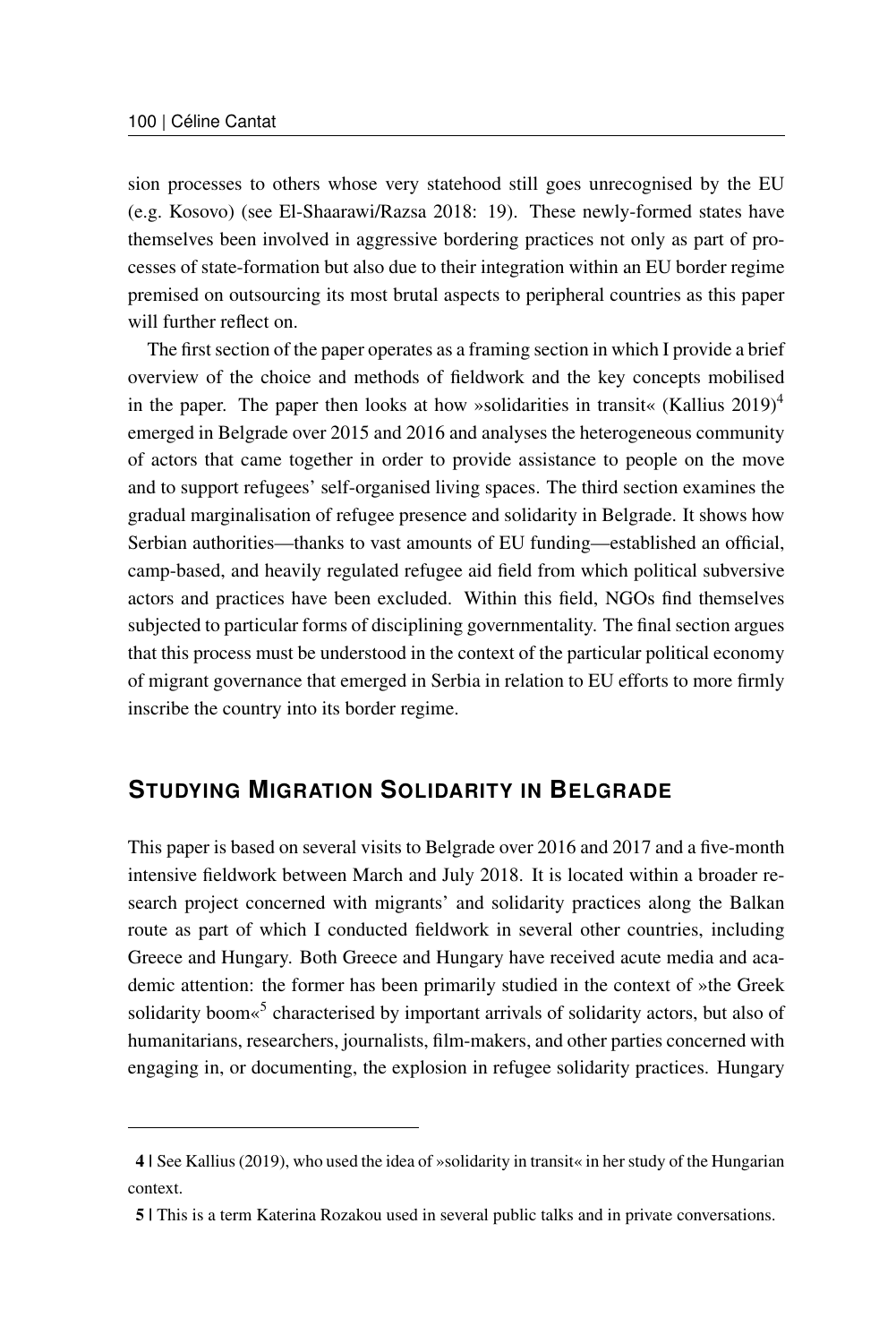for its part has triggered scrutiny for the radical anti-migrant campaigns and policies as well as the »border spectacle« deployed by its government (Cantat 2017). However, recent migratory events and related solidarity mobilisations in Serbia have been less written about.

Yet, as this paper sets out to show, the rise and fall of migrant presence and solidarity in Belgrade tells us much about the emergence of supportive popular responses to mass displacement in Europe (what we may call »vernacular humanitarianisms« following Čarna Brković 2017) and their ongoing marginalisation and disqualification by national and European authorities. The case of Serbia is also an insightful vantage point to understand the logics and mechanisms of the EU border control regime and the implications (on migrants but also on local actors) of the integration of the country within a system premised on encamping and marginalising people on the move (Obradovic-Wochnik 2018; see also Cantat 2017 for a discussion of the Hungarian situation). It is an important example of the ways in which global processes (securitisation of migration, neoliberalisation, and financialisation of public spaces) become embedded into particular contexts and of how these broader dynamics become rooted in the social relations and marginalisations that characterise local spaces. This is a general theoretical point (how global processes play out in local spaces) as well as an argument specific to Serbia and Belgrade which evidences their particular relation to the EU and the way they become subjected to the dispossessive forces of neoliberal development.

The fieldwork centred on neighbourhoods of downtown Belgrade where refugees had become visible in 2015 and 2016 in public parks and unoccupied buildings. It is important to note that the areas that became used by refugees and migrants in Belgrade coincided with sites earmarked for urban renovation projects where practices of dispossession and displacement of poorer local residents were already underway (see e.g. Ruff 2017; No Borders Hostel 2016; Jovanović/Miletić/Radovanović 2018). One of the latest and most controversial of such projects is known as the Belgrade Waterfront: a three-billion-euro urban project along the Sava riverfront, funded by an Emirati firm and subsidised with Serbian public resources, which will include luxury apartments and the largest shopping mall in the Balkans. In order to make way for the Belgrade Waterfront located near the historically working-class neighbourhood of Savamala, several hundred families that lived in previously state-owned houses were evicted. These downtown Belgrade evictions were taking place some hundred meters from the sites where refugees transiting through, or stranded in, Belgrade met and resided for some time—before themselves being removed. Both rounds of evictions—those of poor residents and those of migrants' squats—were underpinned by similar ideological and cultural discourses which masked the structural violence of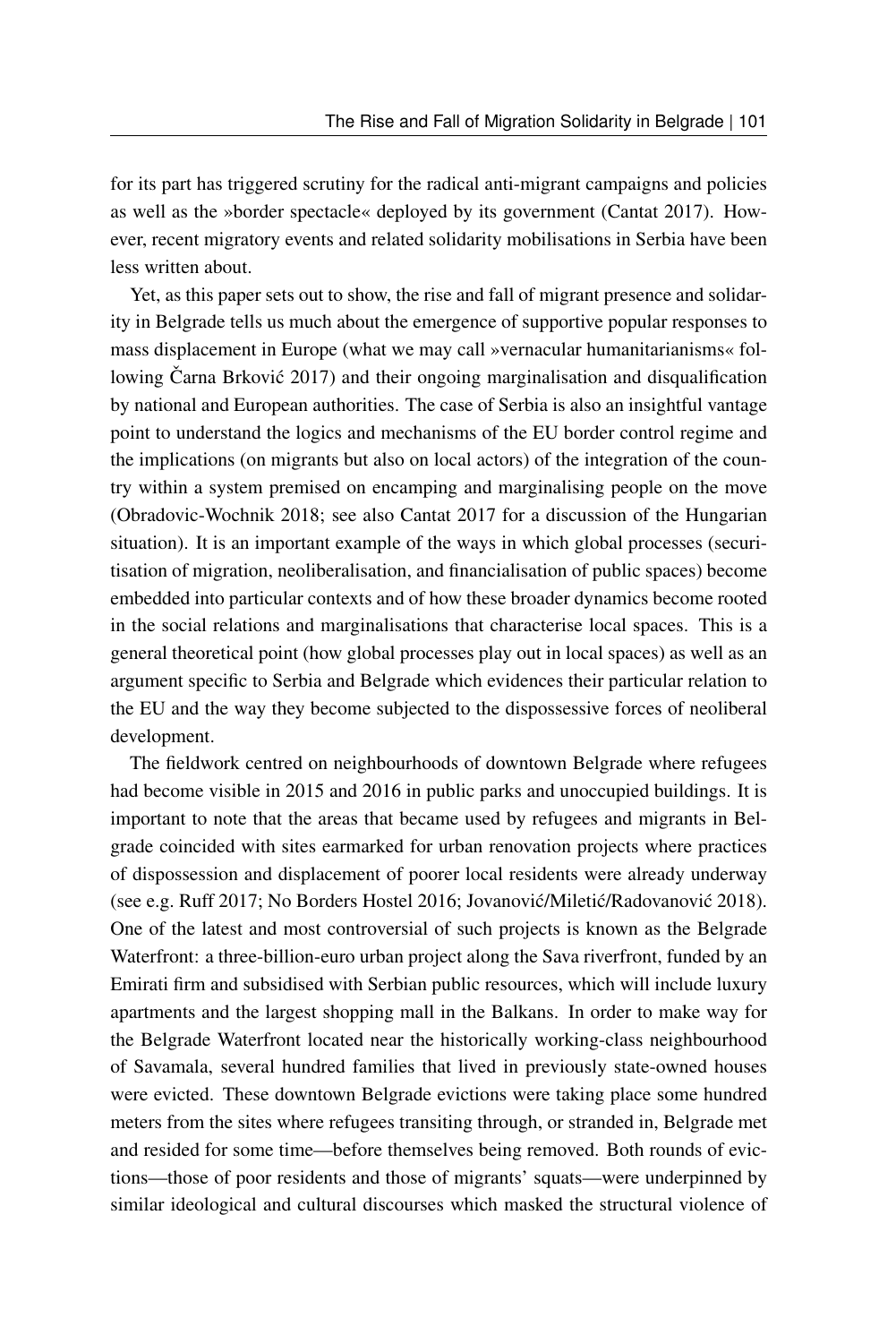the state and capital with narratives of modernity, urbanism, and Europeanity.<sup>[6](#page-6-0)</sup> The denunciation of the Waterfront project, and of the dispossession that accompanied its construction and affected both working-class people and refugees in Belgrade, was a key narrative I encountered from participants in the field. Many brought out connections between the displacement from urban spaces imposed on both impoverished local residents and on refugees. In that sense, while the transformation of regimes of urban spaces under conditions of neoliberal capitalism is not at the centre of this paper, the example of the Waterfront project still provides important insights and context to some of the complexities and tensions characterising Belgrade as a research site.

What it evidences in particular is how pauperised residents, national or nonnational, were constructed as unwanted, surplus populations, hindering the development of Belgrade into a >new European capital and slowing down the process through which public space would be transformed into a space for the reproduction and accumulation of capital (Cantat/Rajaram 2018). However, as rightly emphasised by Obradovic-Wochnik (2018), migrants are also governed through particular mechanisms that differ from those applied to other social groups seen as undesirable. In particular, the availability of EU funding dedicated to the construction of migrant reception camps means that their marginalisation is orchestrated through their encampment and the NGO-isation of aid. In that sense, logics of racialised border control intersect with neoliberal capitalist processes producing a particular »migration-neoliberalism nexus« (ibid.: 73).

The paper explores these dynamics and their effects on solidarity actors through insights collected through twenty-seven interviews and numerous informal conversations with a range of individuals involved in assisting refugees in Belgrade in a variety of roles, including independent activists and volunteers, representatives of local and international NGOs, and state officers working for the Serbian Commissariat for refugees and migration (CRMRS). I also attended and observed a number of events bringing together representatives of local and international groups, including UN agencies and government organisations concerned with refugee protection, and consulted relevant reports and press releases from grassroots actors monitoring and reporting on their activities and the broader situation (often with a focus on border violence), as well as larger organisations such as the European Commission or Médecins Sans Frontières (MSF). To preserve anonymity, all individual names have

<span id="page-6-0"></span><sup>6 |</sup> For interesting parallels of processes of urban dispossession, past and present, in Belgrade, see Jovanović/Miletić/Radovanović (2018).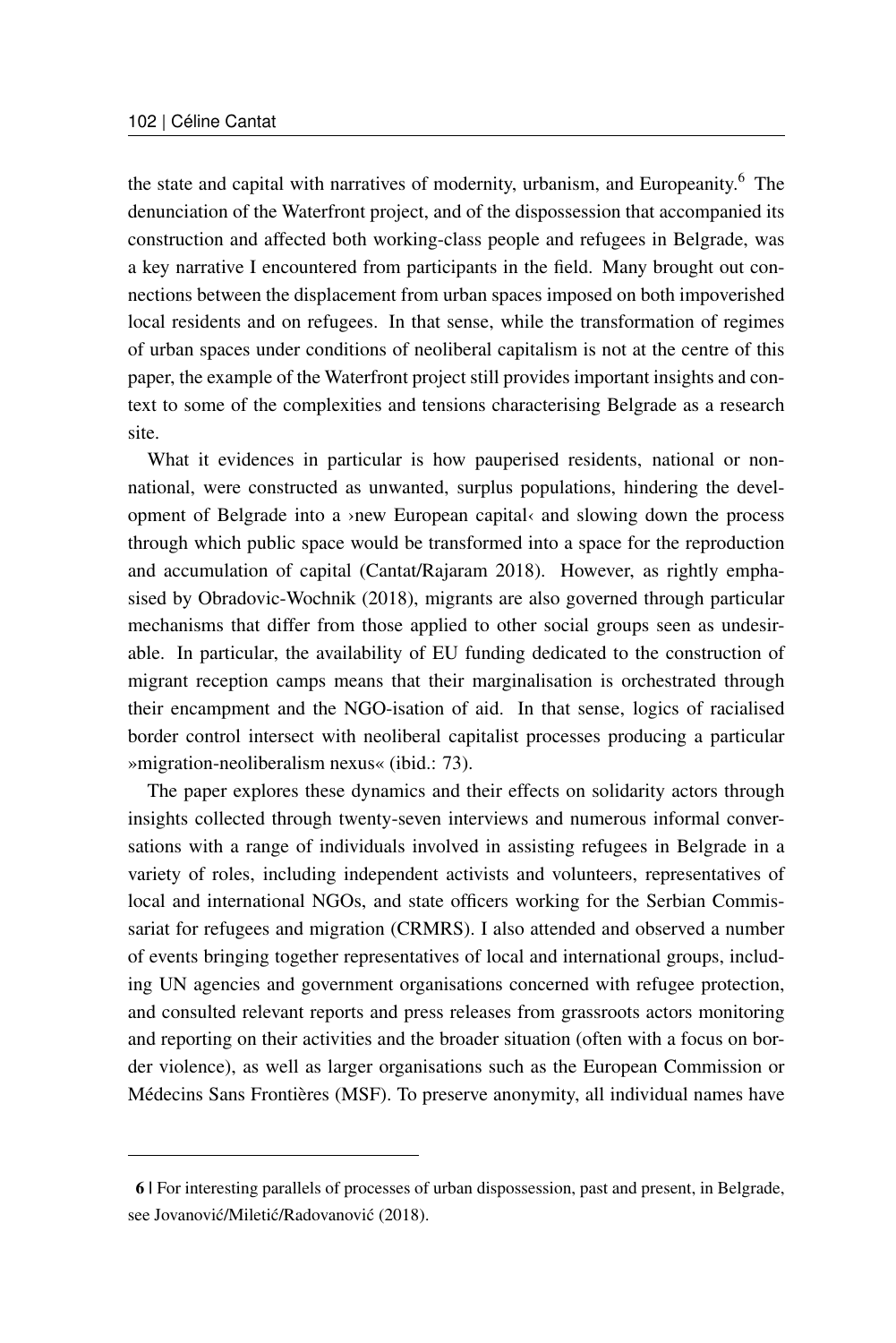been changed, and I also avoid naming organisations unless participants explicitly agreed otherwise or the information was made public in other ways.<sup>[7](#page-7-0)</sup>

As mentioned before, the majority of the fieldwork was conducted in 2018: this proved particularly challenging considering that refugee presence in Belgrade had largely been evacuated by then. This raised particular questions and methodological challenges: What happened to the people who were using these sites and whom I had met during my previous visits? How to study something which had been erased and whose traces had been largely concealed? What might be of importance at this particular point in time for the many actors who had been involved in creating and sustaining social spaces hosting refugees in Belgrade over the previous years? I spent the first weeks of my 2018 fieldwork speaking with activists, refugees, and colleagues, and figuring out how my presence as a researcher may be useful at this particular conjuncture. One issue that came up several times was precisely a willingness to reconstitute the chain of events and mechanisms that led to such an absence, and to clarify the political and economic motives and dynamics that had played a role in the process. It is therefore primarily with this objective that I continued my research in the city over the next few months.

As will be developed in the paper, one of the key findings is that, although there is no law formally criminalising migration solidarity in Serbia, the authorities successfully marginalised migrants (spatially and socially) and solidarity actors. I argue that this was achieved through the establishment of a state-controlled and camp-based refugee aid field funded by European money within which discipline was exercised over people acting in support of refugees in various ways. These findings complement insights developed by other researchers who embraced the same topic (see, in particular, Jovanović/Miletić/Radovanović 2018; Obradovic-Wochnik 2018). The key mechanism that allows the exercise of disciplinary power is that refugee support groups have to register as NGOs in order to remain operative in this context. In consequence, they become dependent on the authorities to gain access to the camps where refugees now reside and on donors to secure funding allowing them to operate in a formalised way. I use discipline and disciplinary power in a Foucauldian sense in order to understand the ways control is exercised through a range of tools, techniques, and leverages that render individuals and groups more docile without necessitating the use of force. There is a biopolitical dimension to this process: it is pro-

<span id="page-7-0"></span><sup>7 |</sup> Further details on individual interviewees can be found in the list of references. However, interviews were conducted under the promise of anonymity and only information specifically agreed on has been disclosed. This means it was difficult to provide more details on the biographies, affiliations, and personal profiles of the people I have interviewed in the paper.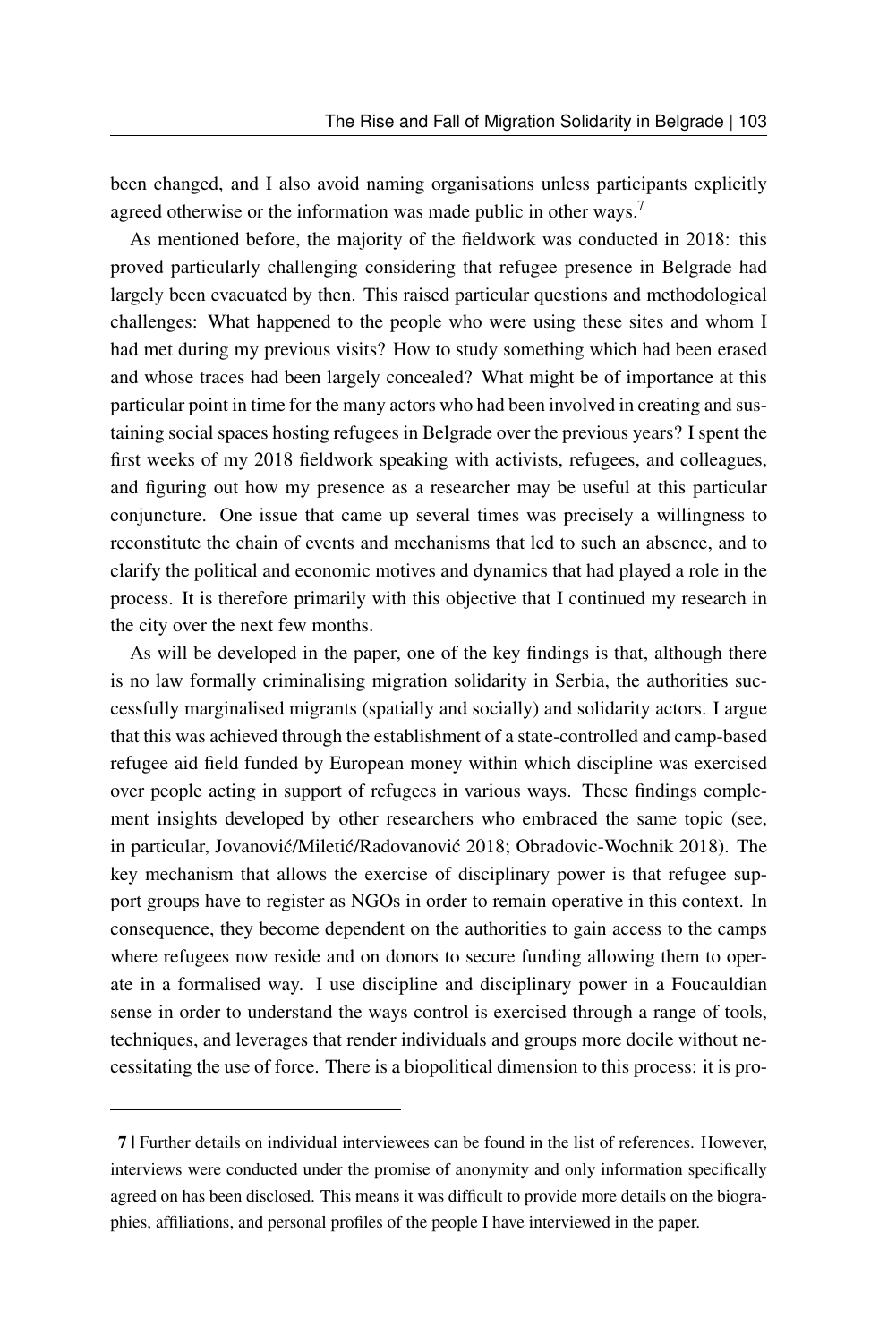ductive of particular (compliant, depoliticised) subjectivities and modes of behaviour (Obradovic-Wochnik 2018; Cantat/Rajaram 2018).

Here also, the »migration-neoliberalism« nexus identified by Obradovic-Wochnik (2018) is a useful frame of analysis. It allows grasping the ways in which autonomous migrant and solidarity subjectivities, such as those enacted by people attempting to produce social spaces for refugees outside camps and the state-controlled system, become doubly disciplined. On the one hand, they are targeted through neoliberal logics premised on maximising the use-value of urban space: this generates desirable subjectivities determined by the ability to consume and generate profit and excludes other ways of being and using the city. The dynamic through which an image of a good and desirable urban citizen becomes connected to consumption practices is a broader biopolitical process that reshapes the boundaries of citizenship along class lines in particular and does not concern only people on the move (see Cantat/Rajaram 2018). On the other hand, migrants and their supporters are also interpellated by authorities through practices associated to border control regimes, premised on neutralising politicised socialities and on producing compliant migrants in camps as well as docile aid workers devoid of political ambitions. The last section of the paper will detail these disciplining mechanisms and their effects. Moreover, as we will also see, disciplinary mechanisms sometimes exist in tension with more coercive practices so that groups and individuals attempting to circumvent them may be exposed to forms of violence. The next part introduces the emergence of migration solidarity actors in central Belgrade.

### **MIGRATION AND SOLIDARITY IN BELGRAD**

By 2015, public parks and unoccupied buildings of downtown Belgrade had become hubs where travellers passing through the country would gather and attempt to organise their journeys onwards. At the time, the Serbian government's official discourse towards refugees was one of humanitarianism, emphasising the authorities' openness and their good treatment of people on the move. Serbian authorities routinely contrasted their humanitarian inclinations to the behaviour of neighbouring countries, particularly Hungary and Bulgaria, renowned for their ill treatment of refugees (Jovanovic/Avramovic  $2015$ ). This humanitarian discourse was in large part aimed at the EU as a means of demonstrating Serbia's capacity to uphold human rights and, hence, of cleaning the country from certain stigmas connected to its 1990s image (Beznec/Speer/Stojić Mitrović 2016; Milan/Pirro 2018; El-Shaarawi/Razsa 2018). At the same time, the authorities also insisted on their capacity to  $\alpha$  manage $\alpha$  migra-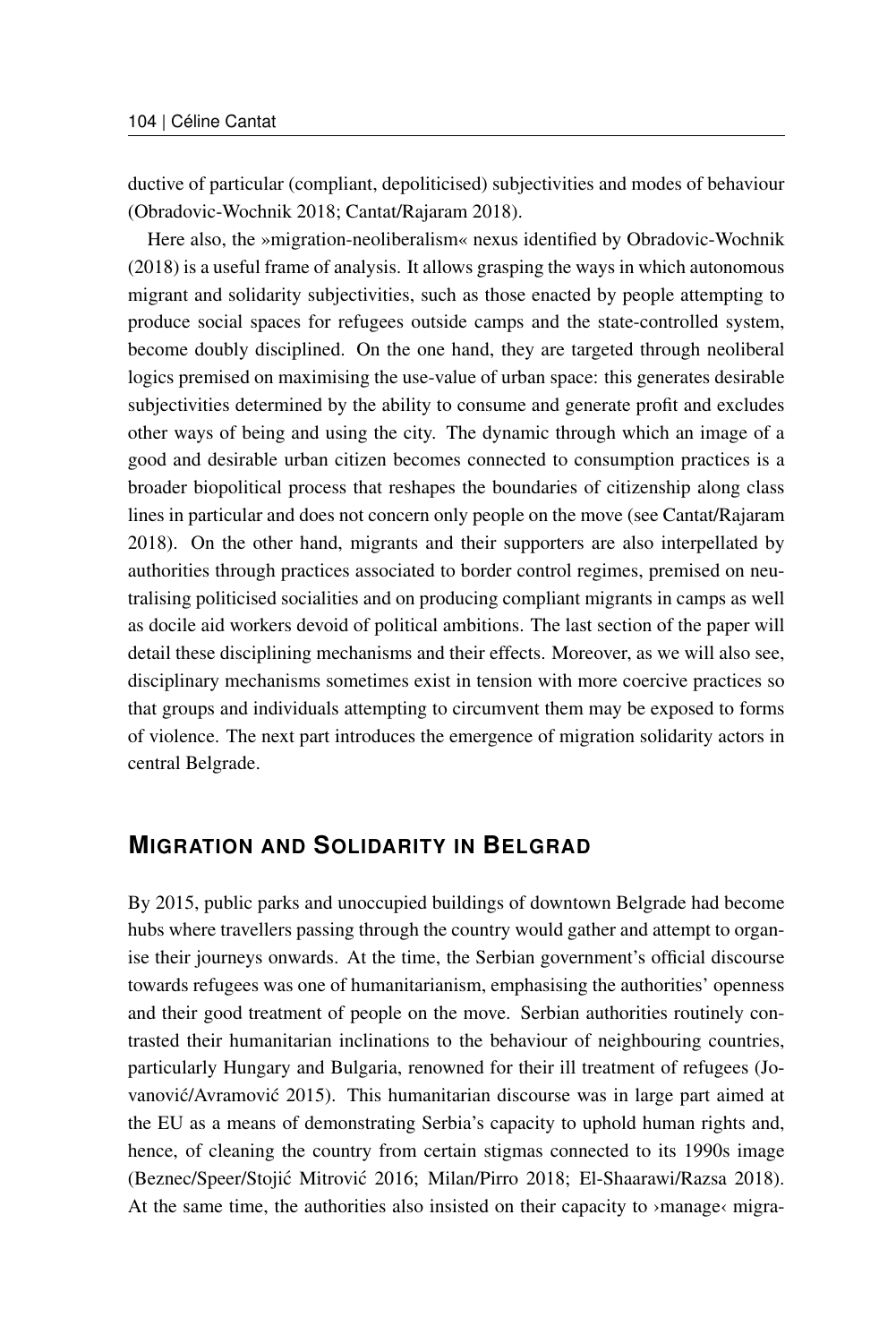tion in order to show their willingness to abide by the role of border guard of the EU's external borders. This echoes important insights on the imbrication of humanitarian motives with processes of securitisation (Fassin 2011) as well as analyses of how a rhetoric that mixes security and humanitarian concerns is mobilised in order to justify further border control (Vaughan-Williams 2015).

In 2015, in spite of Serbian authorities' humanitarian discourse towards refugees, the situation on the ground was experienced in strikingly different terms. National and local authorities appeared as both unwilling and unable to provide support to people on the move. The social spaces created and used by refugees quickly became supported by the solidarity work of a number of volunteers and activists who provided clothes, daily food, and other items to their temporary occupants. One participant explained: »we had to do something, because the government was doing nothing« (interview with Fidel, 23.04.2018). This can be connected to discussions of the way in which post-Yugoslav solidarity politics have developed in the interstices of alternatively present and absent, securitised and neglectful, states that »emerge and recede in relationship to particular kinds of citizens and non-citizens« (Greenberg/Spasić 2017: 315, 319).

It is thus also important to think about migration solidarity in Belgrade in connection to the ways in which citizens (and others) adapt to a post-war, post-socialist and neoliberalising context in which the state's capacity or willingness to acknowledge and fulfil their needs has dramatically receded. Notably, in this context, some of the claims put forward by people in the region are articulated through imaginaries of a past relation between state and citizens, sometimes premised on imaginations of Yugoslav, socialist, or Non-Aligned ethics and socialities (Petrovic 2013). In their study of refugee and activist struggles, El-Shaarawi and Razsa (2018) explain how the Balkan corridor roughly followed the path of the Highway of Brotherhood and Unity initiated by Tito in the 1950s and has now been replaced by national motorways (see also Peović Vuković 2018). The memory of this socialist infrastructure of international circulation also animated the social movements that refugees encountered along the route, even as new nationalist and Europeanist politics attempted to stop and impede their journeys.

The volunteer and activist groups that emerged in Belgrade over 2015 and 2016 to assist refugees formed a rather diverse community of actors. It included politicised activist networks with autonomist, anti-nationalist politics as well as groups of independent and grassroots volunteers moved into action by a variety of motives ranging from humanitarian compassion to more critical stances toward national and European border policies. A range of local NGOs, both pre-existing—including since the 1990s in response to displacement triggered by the wars—and newly formed, also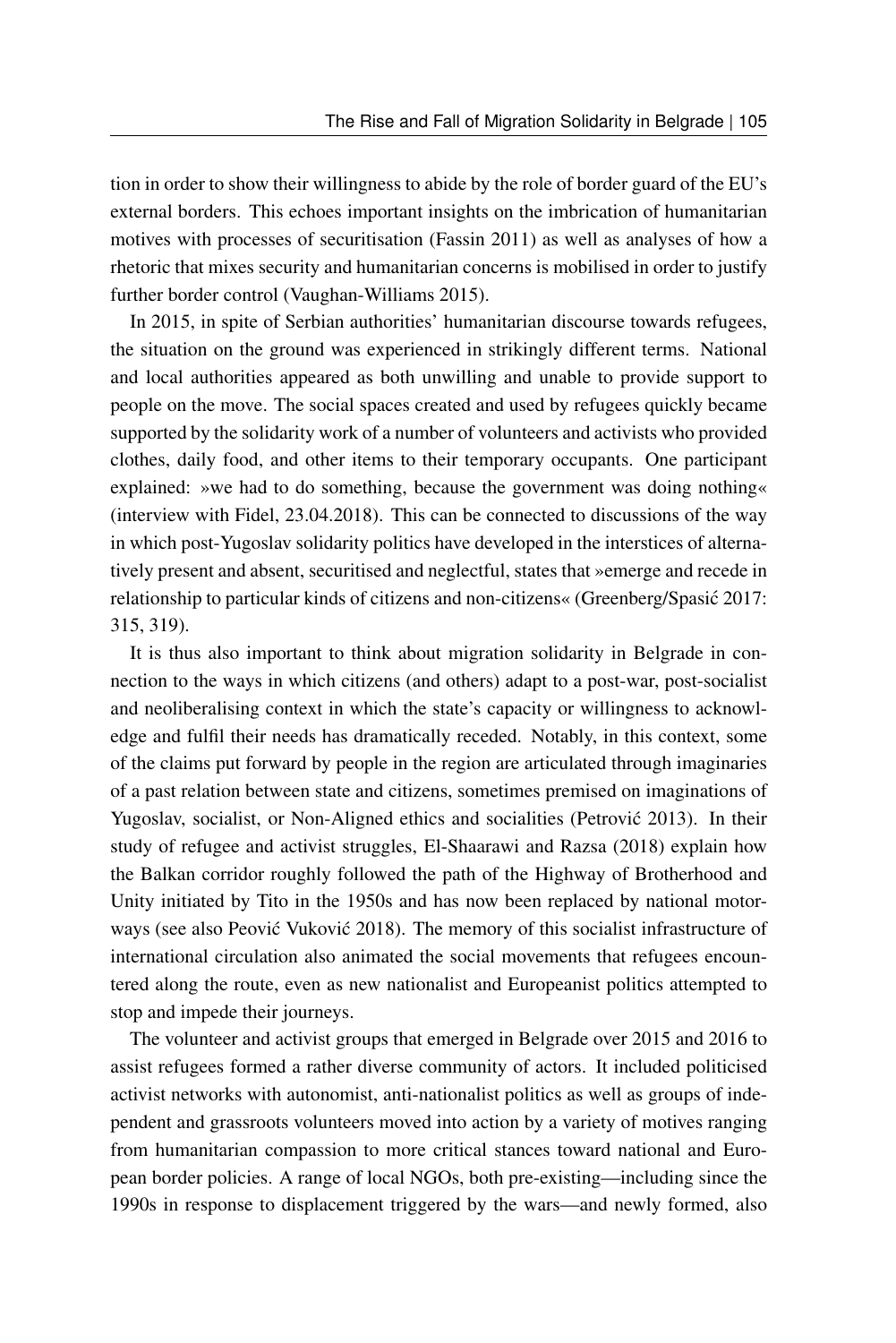intervened alongside UN bodies (primarily UNHCR and UNICEF) and large international organisations, such as the Danish Refugee Council, MSF, and the International Federation of the Red Cross, among others. These actors varied significantly along ideological lines, previous experience (if any), political background, or operational modes. This configuration, whereby actors not traditionally cooperating came together in complex and often varying relational constellations, is not specific to Belgrade. In various points of transit or fixation along the Balkan route, coalitions of actors shaped by local politics, histories, and contexts emerged to »fill the gaps« left by states (Cantat/Feischmidt 2018).

This paper looks more specifically at the segment of this field that started in a largely independent, non-institutionalised fashion and operated under the label of »solidarity« in Belgrade. Migration solidarity actors in Belgrade comprised both Serbian and foreign individuals who originally acted as part of informal structures operated by volunteers or a very small number of (usually poorly) paid staff. The solidarity coalition was loose and largely heterogeneous in terms of the social profiles and situations of its members, making it difficult to offer a sociological overview. Most of the people involved seemed, at first sight, to belong to rather highly educated sections of the urban »middle classes«: they generally held university degrees or were at university, and those who had professional activities were mainly involved in fields such as civil society organisations, the arts, journalism, or academia. However, deeper conversations often revealed quite serious instability and precarity in their everyday life, particularly from a financial point-of-view. The panel of individual situations I came across ranged from people involved in small organisations or social spaces active in feminist and anti-fascist (and sometimes anti-capitalist) politics which managed to provide them with a (minimal) income, to a few people with no secure income or housing who struggled to find a place to stay on a regular basis and alternated between family accommodation, short-term stays in squats, and temporary flat-sharing situations. Yet, these also included a few people who, to the contrary, seemed to have their own sufficient resources (either financial or social in terms of securing various employment contracts for tasks such as translation, freelance journalism, curating events, and so on) to make activism and related activities their main occupation. Finally, a significant number of the people I met had a main job, often quite poorly paid, with little connection to their activism, and would use their evenings and weekends for political work. It must be noted that, for many, this mode of timesharing between an income-securing job and political activities was a longer-term lifestyle and did not start with their involvement in refugee solidarity. By the time I conducted formal fieldwork in Belgrade in 2018, however, a strong divide had emerged across two broad categories: people who entered the NGO field to sup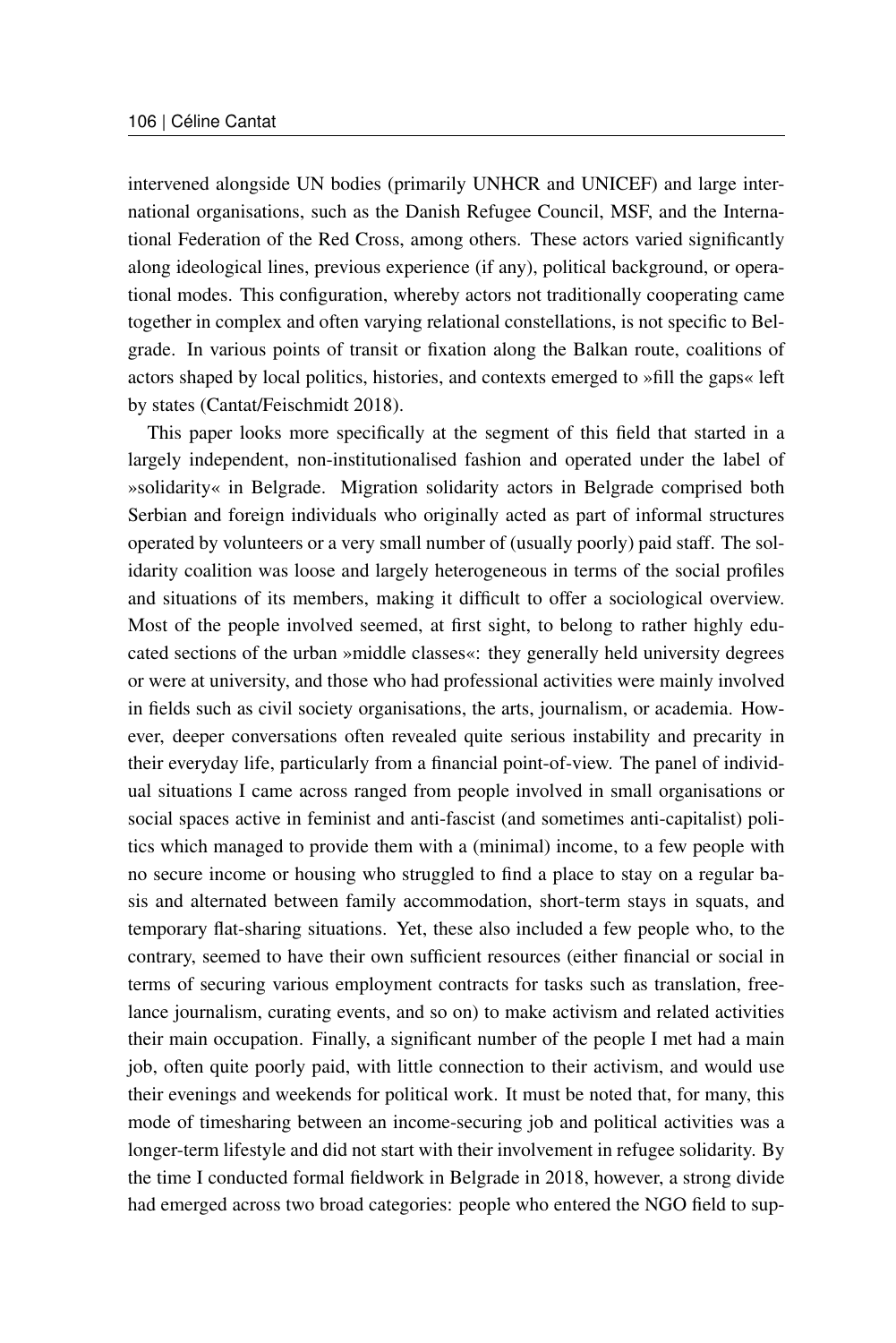port refugees as part of paid employment, and those who refused to do so, or could not, for a range of reasons.

Hence, even within this reduced category, marked differences remained across personal situations but also political positionings. Solidarity groups included for instance the local No Border network, made up of both local and international activists and supporting radical anti-border politics, and coalitions set up by expats—often with little pre-existing political experience, but who wanted to respond to the situation in the city. A number of foreign volunteers and activists also travelled to Serbia specifically to engage in refugee support: this pertains to a rather novel phenomenon which may be labelled *itinerant volunteerism or activism*. This somewhat new form of volunteer or activist engagement relies on the hyper-mobility of young people (particularly from the global North) able, through a variety of arrangements, to travel for weeks, months, or sometimes years at a time, and who follow the lines of movement of refugees and become active at points of immobilisation in order to provide basic services such as food, clothing, and other items. This is often the source of tensions: in Serbia, as in Greece and Hungary, local activists have sometimes complained about the patronising attitude and lack of knowledge of the local context on the part of international groups and individuals as well as about issues around responsibility, as some people may leave when things turn complicated or risky—and others not. However, the Serbian context seems characterised by a relatively collaborative model with less such tensions reported than in Greece or Hungary. A number of organisations set up by international volunteers are considered with sympathy and respect by local activists. The No Name Kitchen, set up in 2017 by Spanish volunteers, has, for instance, been repetitively praised by Serbian activists. Similarly, activists from Belgrade I spoke to speak in comradely terms of Hot Food Idomeni, a volunteer group formed at the Greek-Macedonian border that started being active in Belgrade in the early winter 2016.

In spite of visible differences in organisational modes and political trajectories, what seemed to bring together individuals and groups which mobilised the category of solidarity was the belief that their way of supporting refugees could be distinguished from other ways of providing assistance, as enacted by large-scale humanitarian or state agencies. This translated in particular into an insistence on their activities going beyond—or being different from—the mere distribution of goods. A strong emphasis was therefore placed on equalitarian social interactions, which may be described as »solidarity socialities« (Rozakou 2016). Solidarity socialities refer here to the types of connections and meanings which develop between individuals and groups who are engaged in a relation where aid and support are given and received in ways that attempt to subvert the top-down, securitised forms of humanitarianism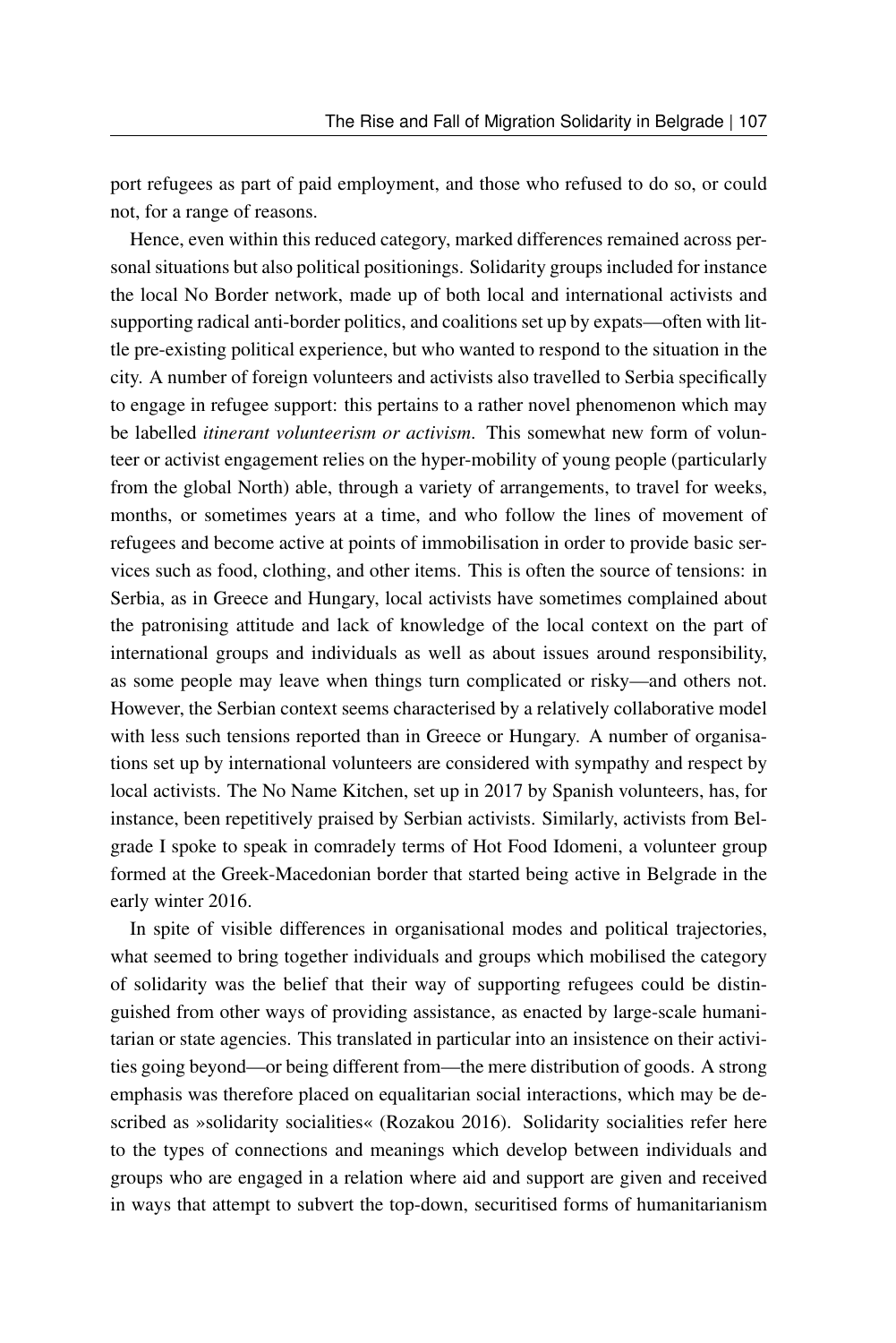organised and deployed by states and official humanitarian actors. Some activists, for instance, were present in the parks everyday to provide and share warm tea, mostly in order to engage in conversations and build connections with people. When asking a volunteer from another group why giving out tea seemed important, he explained that, from his perspective, there was a particular meaning and symbol to sharing a cup of tea: »it makes people feel comfortable, it is a part of culture: you share tea or coffee with someone, it is like saying: »tell me, I am interested, let's speak« (interview with Mario, 26.04.2018). Participants often explained that what they understood as solidarity activities was as much about provision in itself (of various material goods) as about connections and sharing. Karika also told me that there was a fundamental value to »time spent and shared« and went on to say: »sometimes we cannot do all that much for a person. We might even feel like we are useless, but you learn also a lot yourself in this situation, and you learn the importance of not just distributing things but of being there your whole self and taking the time« (interview with Karika, 02.05.2018).

Another key leitmotiv of Serbian grassroots actors concerned their relation with the Serbian authorities. A participant explained:

»In general what we understand as solidarity groups are those who refuse to implement the state's plan about the migrants, which has been one of not well-hidden racism... People like Vučić [President of Serbia] are playing on a double front: you know, they do everything to trigger hatred and defiance towards the migrants... but in the same time Vučić, he came sometimes to have his photo taken with refugee kids and stuff like that, to look as if he is a good humanitarian person. . . So for me all the groups who see this hypocrisy and denounce it, they are with the solidarity.« (interview with Karika, 02.05.2018)

Similar readings of solidarity articulated in opposition to the Serbian government and to a top-down mode of relating to people on the move were echoed in other interviews. Particularly in the time of fast transit, the focus of solidarity work was not on the building of common struggles but rather on the performance of alternative modes of connection, based on care and support. As put by a participant:

»When you only meet someone for 48 hours, there is not much space to talk with him or her. [. . .] What does solidarity with that person mean? In my case, it means to show that unlike this government, I care about people, wherever they come from. You know, we will give some food or tea with a smile, which says I relate to you and I know we have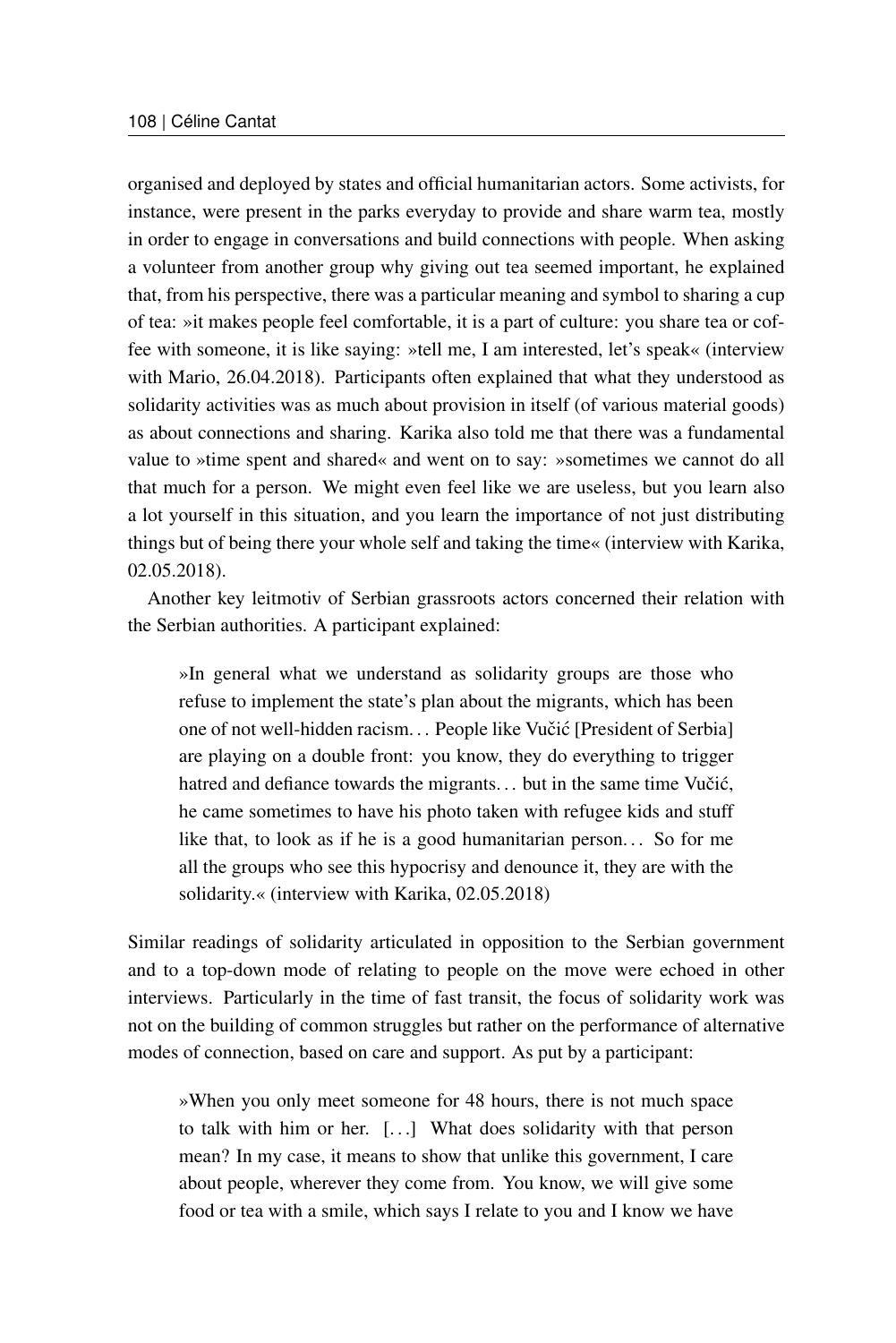something in common and I value it. We will speak and chat and share what we can.« (interview with Fidel, 23.04.2018)

Many of the grassroots activists and groups present in the sites where refugees gathered were associated with other political networks, including anti-nationalist or antiwar groups. As observed by Nadia El-Shaarawi and Maple Razsa (2018) the Balkan route traversed the borders of the newly formed states of the region, and, hence, came across the social movements that had emerged in opposition to ultra-nationalist statemaking processes. These movements might draw on »enduring forms of historical imagination and cosmopolitan sensibilities that span the borders of states, nationalities, and languages« (Henig 2016: 909, quoted in El-Shaarawi/Razsa 2018: 10). These may range from the legacy of Yugoslav socialist internationalism and the Non-Aligned movement to local smuggling networks developed in the 1990s during international sanctions against Serbia and former experiences of forced displacement and circulation (see El-Shaarawi/Razsa 2018: 17).

As we will see in the next part of this paper, over time, these groups had to renegotiate their relationship with the Serbian state, which strategically reorganised refugee assistance in Belgrade in ways that led to an almost complete institutionalisation of the field through the encampment of migrants. This often involves deep transformation in the form and discourses adopted by these groups.

#### **THE INSTITUTIONALISATION OF REFUGEE SUPPORT**

Up to the closure of the Balkan corridor, Serbian authorities were relatively disinterested in refugees, grassroots communities and their supporters in downtown Belgrade. Around the spring and summer 2016, however, this started changing. In July 2016, the municipality engaged in an impromptu renovation of parks, which soon was used as a pretext to ban refugee presence (Obradovic-Wochnik/Stojić Mitrović 2016). In April, Miksalište, an important service provider, had been displaced as part of evictions anticipating the Belgrade Waterfront project. The Serbian state forced the organisation out before destroying the building entirely. Other buildings used as shelters by refugees were also dislodged, such as the short-lived No Border squat also closely located to Miksalište. In November, a refugee aid kiosk ran by the volunteer group Info Park, located in the colloquially named »Afghan park«, was shut down by municipal authorities and forced to move to another location.

In November 2016, an official Open Letter was circulated to refugee aid groups by the Ministry of Labour, Employment, Veteran and Social Policy. One part read: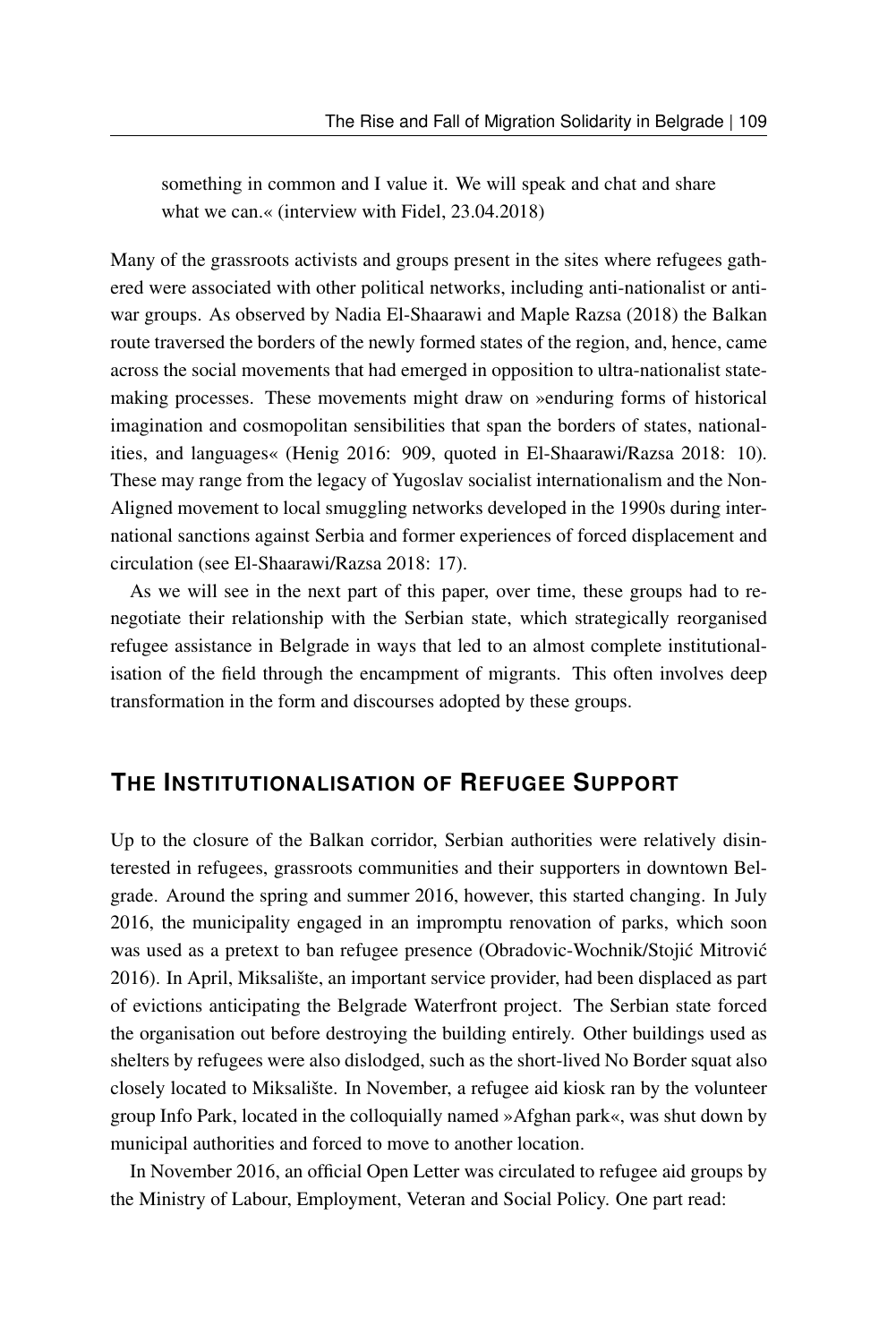»[. . .] assistance and support in the form of food, clothing, footwear, encouraging migrants to reside outside the designated permanent asylum centers and transit reception centers are [no] longer acceptable, this [particularly] on the territory of the Belgrade city municipality.« (Ministry of Labour 2016, as quoted in Border Monitoring Serbia 2016)

The Open Letter was issued as the situation of refugees stranded in Serbia further deteriorated following the reinforcement of border control along the Balkan route. People faced a situation of immobilisation and stagnation with serious implications for their mental and physical wellbeing. Although not subject to the direct violence that many refugees experienced in neighbouring Bulgaria and Hungary, people stuck inside Serbia faced indirect violence and neglect through living in extreme poverty, intensive social exclusion, and lack of access to care (among other things). Many migrants developed complex forms of trauma as their experience in Serbia came to exacerbate already existing psychological conditions.

Although the Open Letter was not a formal piece of legislation, it came with important consequences for groups supporting migrants. The implicit message was that either groups would conform to the new camp-based securitised model of care provision, or they would sever their relationship with the state. One participant explained: »It was more blackmail than law, but it scared us to be honest. We could have, like, lost our status as an NGOs, which you know is quite a big risk to take, because this is where people work and their livelihood and so on« (interview with Srdjan, 25.04.2018).

While the official discourse was that camps could host all migrants, research participants explained that, even in the cases where migrants attempted to move to camps, it had proven difficult due to limited capacities. For single men in particular, who fell out of priority lists based on vulnerability criteria broadly oblivious to masculine vulnerabilities, access to camps near Belgrade was virtually impossible. Many people also preferred to stay in self-organised places around Belgrade or near the country's borders, including in Šid and Subotica, due to fears that they would find themselves further away from the borders they wished to cross or the smugglers on whom they had become dependent to organise onward journeys.

This attempt at stopping grassroots forms of assistance towards refugees seems to replicate logics of deterrence and criminalisation existing in many other countries. Yet, beyond deterrence, the Serbian government engaged in a more thorough operation whereby it produced the refugee population outside the camps as legitimately negligible and unworthy of care. The Open Letter implied that refugees lived on the streets out of choice: they were thus responsible for their neglect and legitimate tar-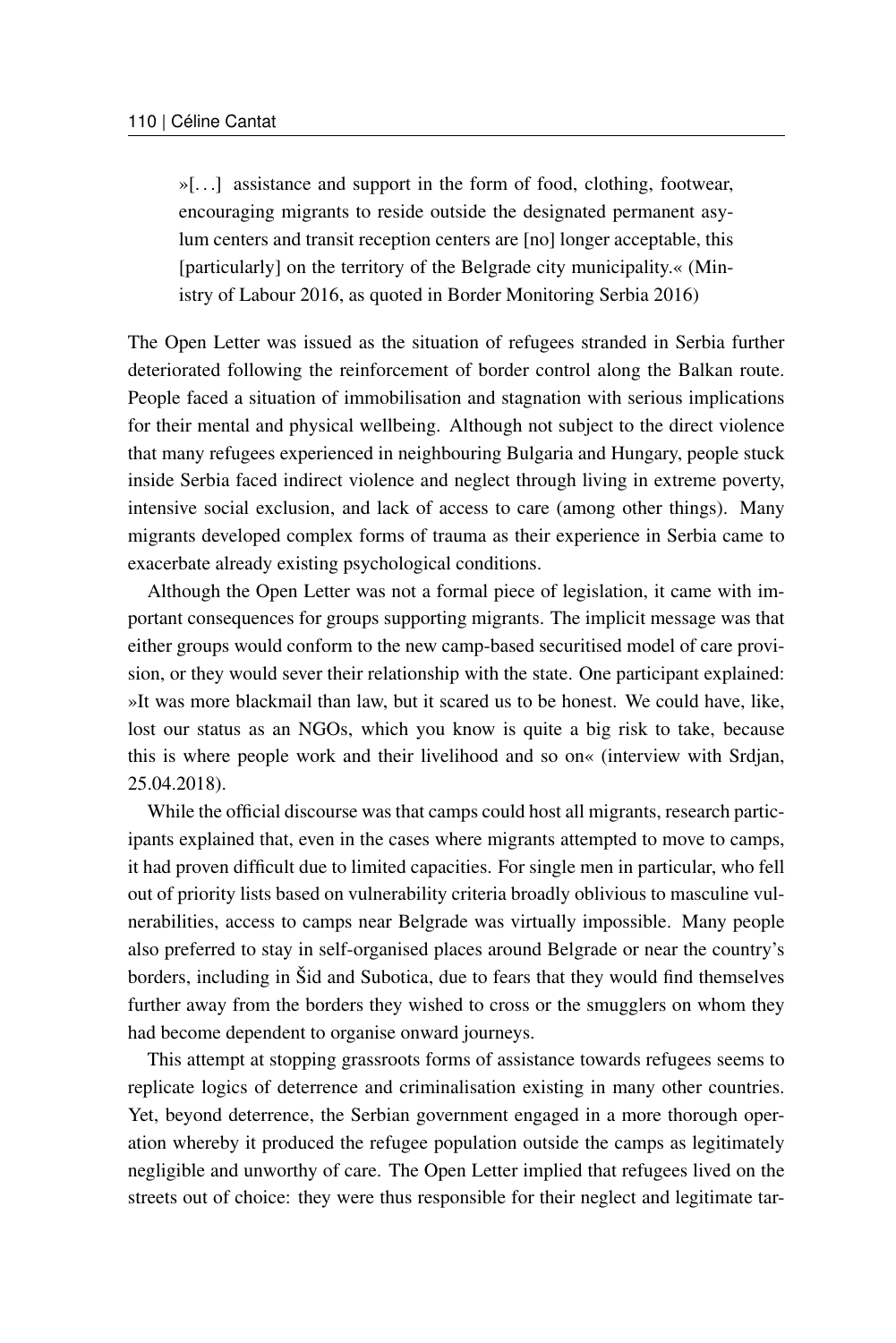gets of harassment. By stating its capacity to take care of those willing to abide by its rules, the state produced a legitimate public deserving of attention while justifying its negligence towards others. The production of a binary between people inside and outside the camps moved the authority to govern away from society, thus, authoritatively reasserting the primacy of the state in governing and ruling over refugees and those supporting them. This move was a key pillar in the institutionalisation and restructuration of the field of refugee assistance in ways that placed the state as the key actor of >migration management<. The process was also a crucial step in the integration of Serbia within the EU border control regime and was made possible with European funding reserved for building and running camps.

This becomes clear when reflecting on the situation in »the barracks«, an important site of self-organised refugee accommodation in central Belgrade. The barracks were a series of abandoned warehouses behind the city's central bus and train station that had been used since 2014 to accommodate people on the move but were more largely occupied in late summer 2016, as people were pushed out of public parks and as temperatures started to drop in the autumn. They subsequently hosted between 1,000 and 2,000 people through one of the harshest winters in decades. The buildings lacked windows, heating, or hygienic facilities. Whilst conditions were extremely tough, a self-organised community emerged. People installed tents, makeshift toilets and collective kitchens, and organised life in the barracks with the support of volunteers and activists. Even after the issuance of the Open Letter, a number of groups and individuals decided to break the governmental order not to help. In fact, many participants thought that, for some time, in spite of the Letter, the authorities tolerated volunteer activities as a means to make sure people had access to minimum services for survival. As put by Mario: »it is a miracle that no one died of cold or starvation in the barracks« (interview with Mario, 26.04.2018). This tacit acceptance eventually receded and, on 10 May 2017, the barracks were evicted in dubious, reportedly violent, circumstances.[8](#page-15-0) After they were made to exit the barracks, refugees were gathered in parks and boarded onto buses. They were all taken to camps. The next morning, bulldozers razed the barracks to the ground, together with personal belongings the residents had not managed to collect. This event was particularly shocking for many of the people I spoke to for this research. The above account was reconstituted on the basis of interviews, and it clearly appeared that this episode marked an important shift and left a strong impression on refugees and their supporters.

<span id="page-15-0"></span><sup>8 |</sup> Several participants confirmed the violence. Video footage of these incidents can also be seen (see Goddard 2017).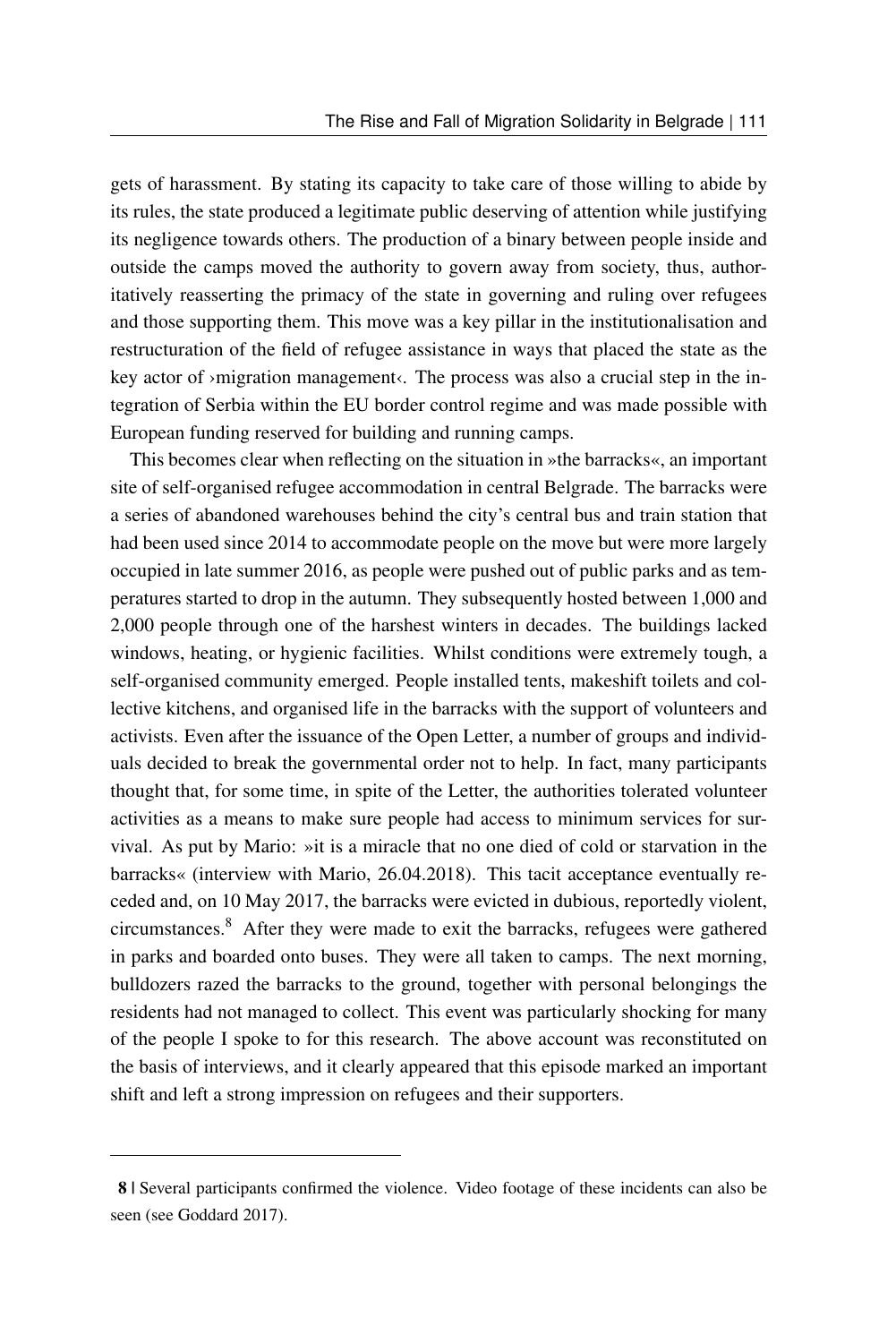Indeed, this encampment was a key step in the state-led structuration of the refugee aid field and in the integration of the country into an EU-led regime of controlling borders and mobilities. Publicly displayed grassroots assistance—and the friendships and socialities that come from these encounters—became *de facto* impossible in Belgrade. In order to remain operative, aid groups had to register as official NGOs and gain access to camps through the Serbian state. In other words, the possibility to provide support and care to refugees became severely conditional on approval from the state. Informal groups and registered organisations with oppositional politics effectively saw their possibility to provide aid invalidated. A participant explained:

»Just before destroying the barracks, the Commissariat had called a meeting... They wanted to tell us how it would work from now, and what we could do as NGOs in their new system. . . they didn't tell us the truth of how they would evacuate the barracks. But they were somewhat being nice, you know, they were kind of saying that if we help them with the situation, then we can keep working with the refugees... but in the camps.« (interview with Srdjan, 25.04.2018)

In other words, Serbian and local authorities institutionalised refugee assistance into a formalised field within which it concentrated the authority to select who could act and under which conditions. In order to assure the obedience of refugee support groups in Belgrade, they endowed themselves with a key leverage which could be mobilised to discipline or exclude groups that refuse to abide by the new rules: the power to decide who could gain access to the camps where refugees now resided.

This move had ideological implications: it was now expected that »civil society« would add its voice to that of the state in claiming that the only appropriate way to help refugees was through the state-controlled and EU-funded system. Institutionalised assistance became the only legitimate form of support. By forcing groups and individuals that had previously operated in independent, grassroots ways to become NGOs in order to remain operative, and by tying these NGOs to the securitised camp approach, the Serbian state established a disciplinary system within which actors were all encouraged to reproduce such forms of governance. It must also be noted that the management of this official aid field involves other organisations, perhaps most prominently the UNHCR who plays a key role in coordinating the activities and funding of various groups (including domestic institutionalised NGOs, governmental units such as CRMRS and ministries, and international NGOs) and officially acts in support of Serbian authorities.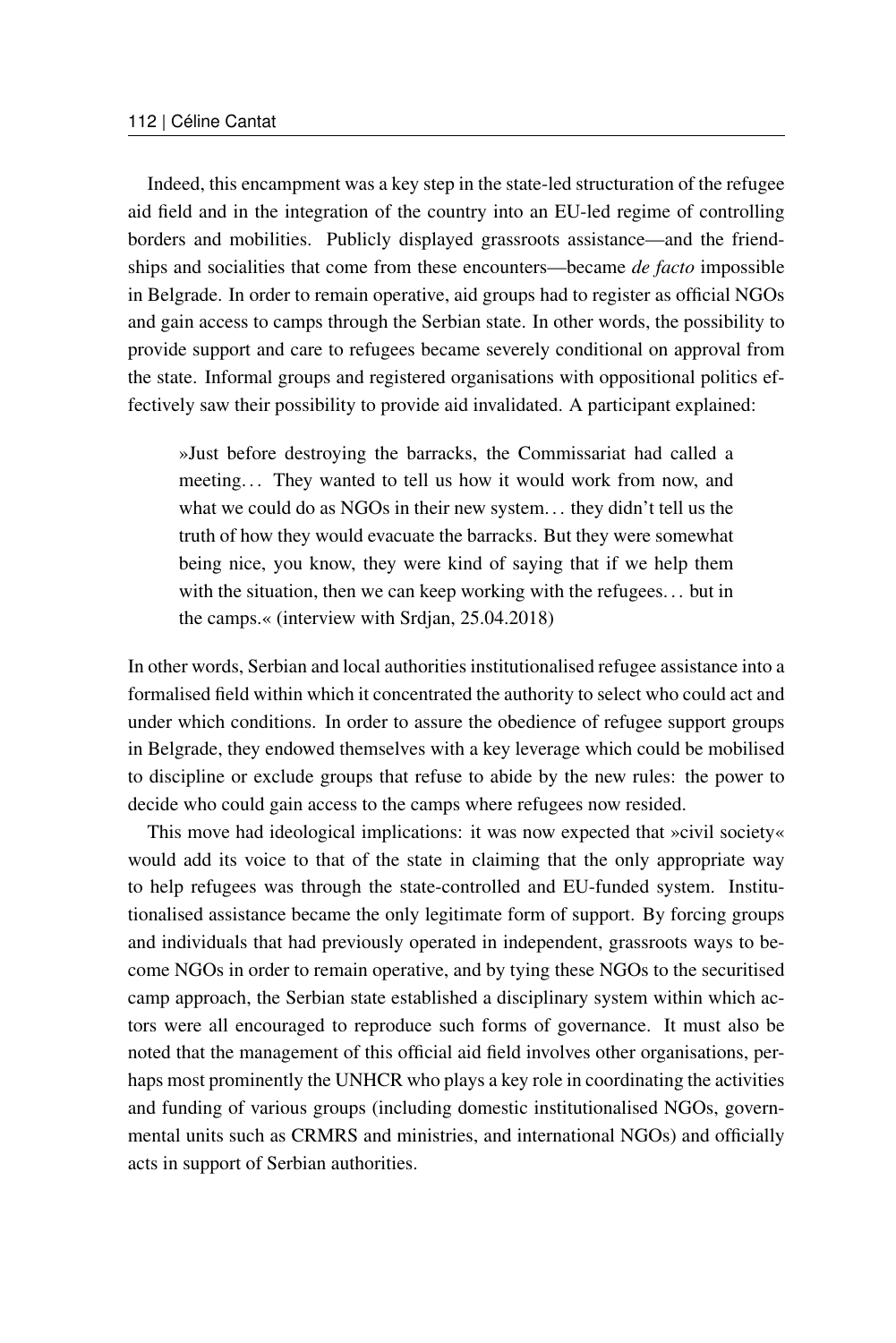### **DISCIPLINING SOLIDARITY**

The establishment of an aid system strictly linked to state-run, EU-funded camps brought about further control both over refugees and over those non-state actors who had decided to continue their aid activities by registering and seeking approval from the government. Of course, this is not to say that there were no other reasons why people acting voluntarily in support of refugees in urban spaces became less mobilised over time. Among other things, one must take material issues preventing people from continuing to engage in unpaid, time-consuming activities into account, together with experiences of exhaustion. As explained above, solidarity actors faced various issues including financial precarity or a division of their time between political work and full-time employment that also contributed to activist fatigue. The very fact of being perceived as an activist was also a source of social difficulties. When I asked Mario what he thought were the biggest issues facing activists, his reply was multi-layered and shed light on the difficulty people mobilising against nationalist sentiments and the authorities could face in Serbia. He told me:

»The Serbian society is still predominantly nationalistic and, as you know, the current government are the same people who were responsible for wars and crimes in the 1990s: that means that political activists can feel like complete outsiders to the dominant politics in Serbia. . . Actually, by fighting against nationalism, including by helping refugees in the barracks, we are just making our life harder in every sense—for our social experience as well as for ever finding a job.« (interview with Mario, 03.10.2018)

Mario went on to explain that this had a double effect: while it means greater difficulty and precarity for activists by enhancing feelings of social alienation and chances of fatigue, it also tightens links and care relationships within the activist community and can, thus, increase determination and feelings of mutual responsibility and resilience. He added:

»Sometimes we need to back off, because we are exhausted, because of the whole context and the feeling it is us  $\alpha$  against the whole world $\alpha$ , but also in a more practical sense because the burden on our backs is way too big, as for example in the barracks where there were hundreds of people in need, and resources were scarce. But this sense of catastrophe every day also forces you to continue. That's when it is important to be part of a group, to take some days off sometimes and have others to turn to and ask for support.« (ibid.)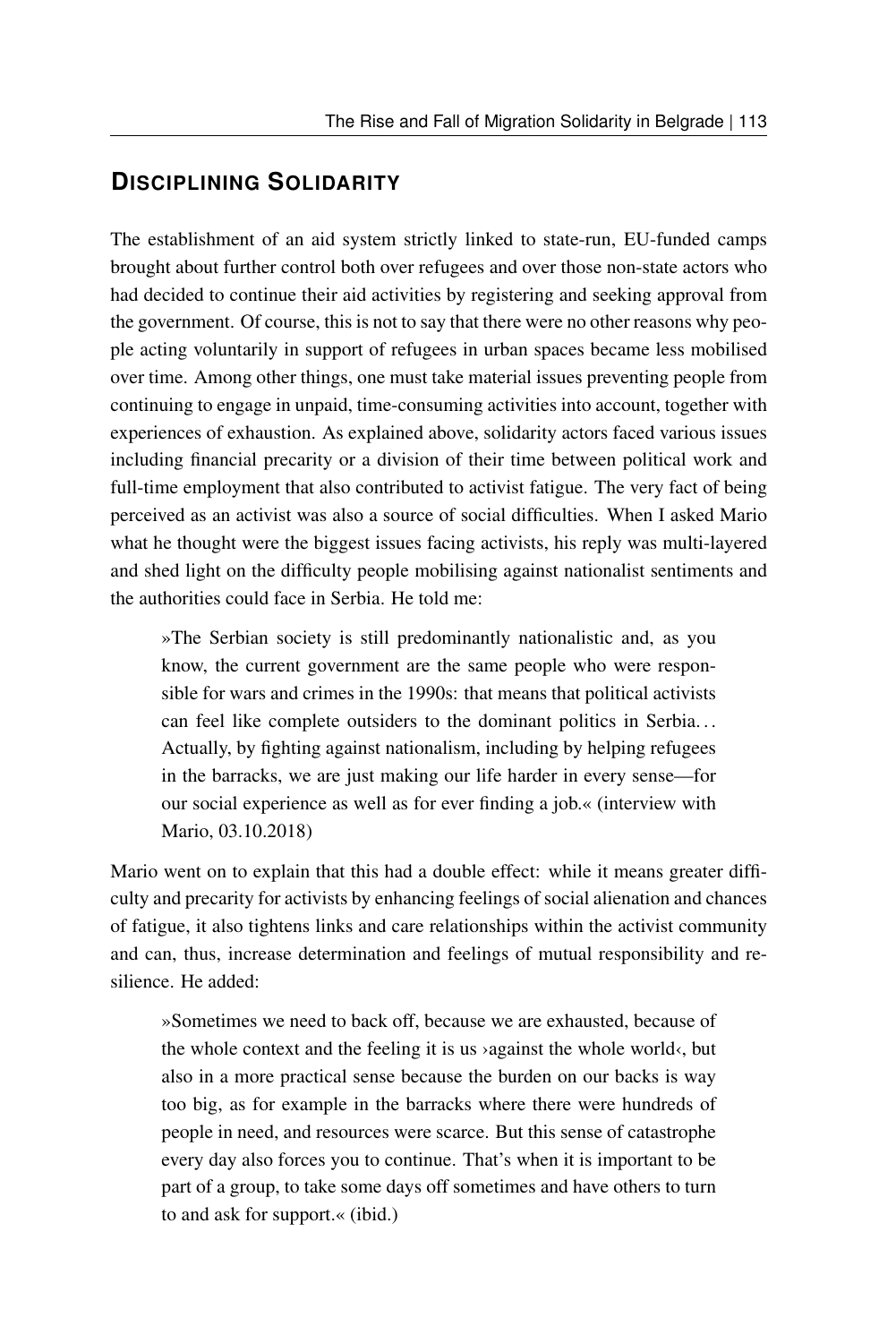In this context, the fact that some supporters of refugees decided to accept paid positions within the newly established humanitarian field can be seen as a response to the difficulty faced by unpaid volunteers and activists at social, physical, and financial levels. It may indeed have been perceived as a way to remain active in a more sustainable fashion and to keep engaging with people on the move while securing survival. In spite of these considerations, some of the activists who did not take this decision expressed their disagreement with this strategy. For instance, Fidel told me that:

»In my understanding there are two kinds of people: those seeking job opportunities and who came here because they saw a chance of establishing themselves in the NGO sector, if possible in an international NGO, and in that way to gain profit. I am not saying they are always lacking ideology but even if they have it, they can put it behind if they have to. They are strictly focusing on doing their jobs and they don't care even if it contradicts their views.« (interview with Fidel, 23.04.2018)

As previously noted, this indicates the emergence of a strong divide within the loose network of volunteers and activists who had mobilised over 2015 and early 2016 to support refugees in the city. While it is likely that people's intentions for making diverging decisions were more diverse and complex than pictured in Fidel's account, his description still points to the serious compromises with their previous mode of engaging that had to be agreed on by people who started working in the official humanitarian field. A participant employed in a group that started in 2015 as an independent volunteer network and registered as an NGO in 2016 explained the radical change his organisation experienced:

»For two years, their [his organisation, before he joined] entire work was taking place in Belgrade, first in the parks and then in the barracks. . . In a few days, it completely changed as these people we were helping were taken far away from Belgrade. We had access to the camps through an agreement with the Commissariat, so we started doing some activities there and that was all we could do.« (interview with Simon, 09.05.2018)

The literature on NGO-isation and professionalisation has documented their disciplinary effects and association with neoliberal modes of governance in a range of contexts (Omvedt 1994; Hearn 1998; Alvarez 1999; Hanafi/Tabar 2002; Jad 2004; Stubbs 2006). Arundhati Roy (2014) has equated NGO-isation, by which she means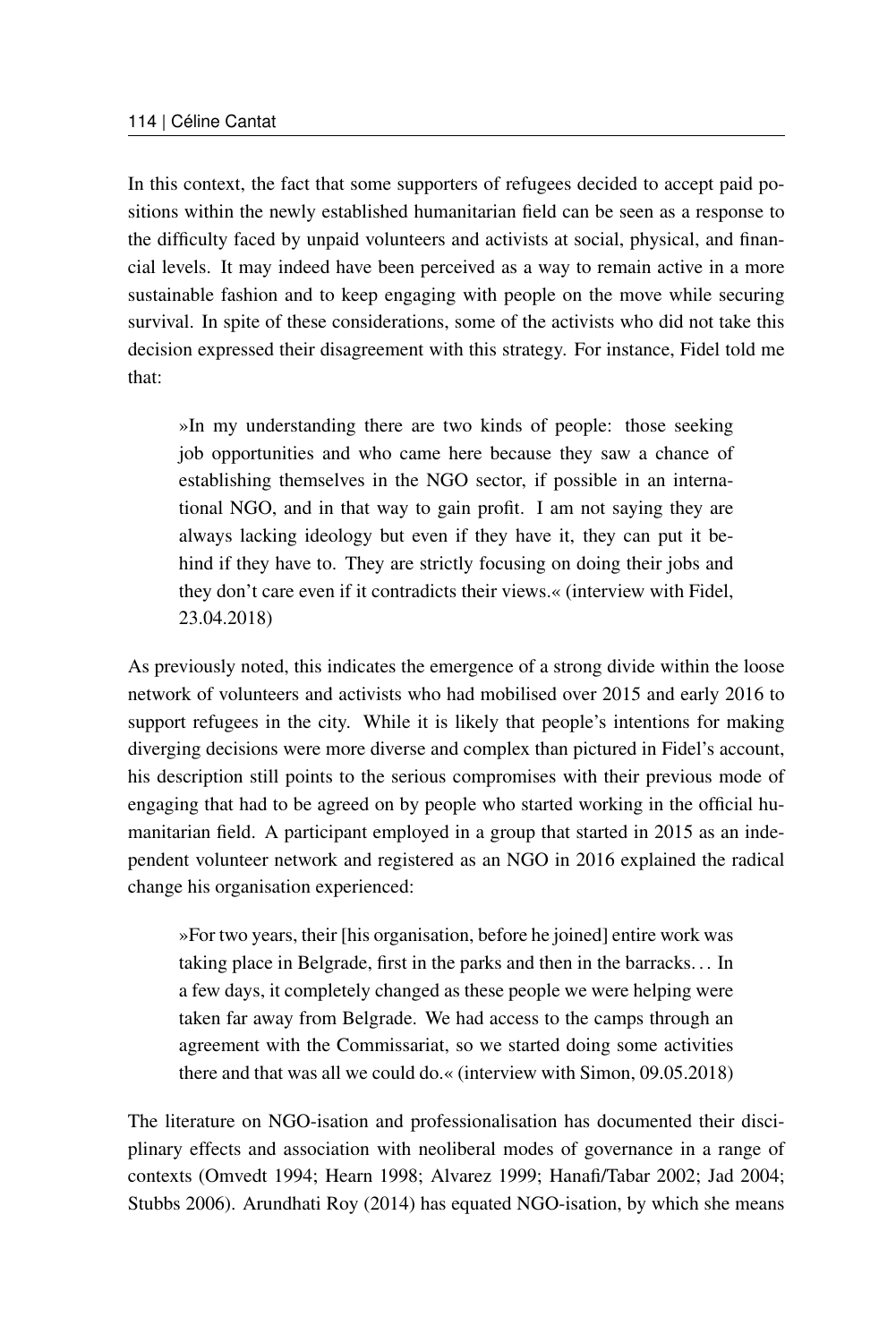the phenomenon through which the field of social change becomes characterised by a proliferation of funded, registered NGOs, with a denaturation of resistance and, in fact, politics. As neoliberalising states withdraw from providing public services in a range of areas, NGOs appear to »fill in the gaps« in ways that are limited or unaccountable to the people served through these services and biased by a dependency on donors. The NGO-isation of politics, she insists, turns rights into aid and political actors into recipients and victims. The effect on politics is substantial, as »NGOs [...] present their work in a shallow framework, more or less shorn of a political or historical context« in a process that »turns confrontation into negotiation  $[\ldots]$  [and] de-politicizes resistance« (ibid.). These depoliticising dynamics are exacerbated for refugees who are turned into aid recipients within a camp-based system of humanitarian aid administration. As powerfully illustrated by critical scholars and activists, such modes of intervention based on charity and humanitarianism also have depoliticising and disciplining effects (Fassin 2011; Malkki 1996; 2015; Ticktin 2011).

In the regional context, Elissa Helms (2013) also shows how injunctions to become recognisable to the NGO-centric vision of donors transformed women's movements in Bosnia and at times weakened powerful practices of community activism rooted in the country's socialist past. Prescriptive demands from—Western—donors to conform to certain ideas of what »civic engagement« or »civil society« should look like are premised on essentialising visions of the region as suffering from a democracy deficit or civic underdevelopment often betraying a profound lack of understanding of local modalities of engagement and activism (Helms 2013). Here, funding again operates as a mechanism of power which successfully disciplines groups into modifying their behaviour in order to survive.

In the Serbian situation, »becoming an NGO« was also a process marked by the injunction to perform a sense of professionalism (Sapoch 2018; Pendaki forthcoming offers strong parallels in the Greek context). When I asked participants to reflect on what would guarantee access to camps and funding, they pointed to the need to present their organisation in a way that seemed in line with particular representations of civil society and professional aid providers. Spontaneous forms of relating with refugees, for instance, became increasingly discouraged within this model where the appearance of professionalism seemed connected to the assertion of a distance between the NGO and its »beneficiaries«. One participant explained:

»[My organisation] started professionalising before the eviction [of the barracks], towards the end of 2016. This shift changed our way to work in the first place. But after the eviction, when we started working more in camps, then I can really say it changed a  $lot...$  in the way I speak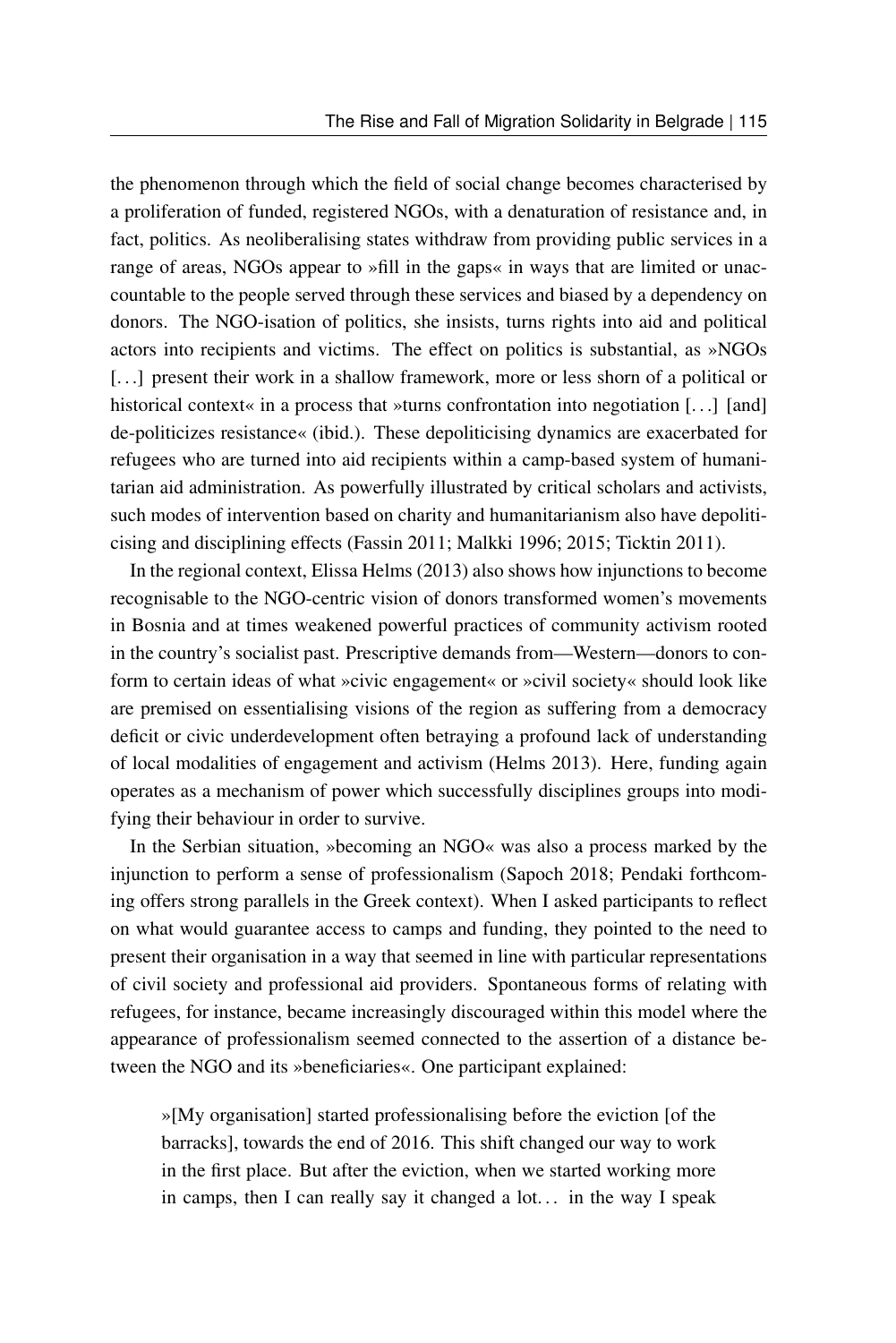with, work with, even I think >deal< with the refugees. The context of the camp, I mean the setting, is different and it doesn't feel the same as if we are sitting on a bench in a park, even if the situation is hard, it is more like speaking to a neighbour, for instance. But just also now we are not like doing this as volunteers, we are staff, and we need to act in the way of staff.« (interview with Srdjan, 25.04.2018)

Unlike the solidarity interactions that Srdjan was previously engaged in, the relations he develops with refugees in camps as an employee of an official NGO that has secured camp access through the Serbian state and funding through international aid agencies are inherently »hierarchical, non-reciprocal, non-dialogical and mediatised« (Pendaki forthcoming for Greece). They are in this sense thoroughly depoliticised.

Moreover, as NGOs, these groups also had to engage in competition over access to funding. This competition had, at first, an effect on the relation between organisations. An employee for a recently registered NGO that started as a network of volunteers providing assistance in Belgrade's public spaces remarked:

»Sometimes we are really walking on eggs. . . If other groups perceive that you are trying to infringe on their territory, they can become very nasty... In 2016... we had a good working relationship with almost all the other groups; we could share information and resources like storage spaces and stuff like that... Well now, we don't see it like we need each other, rather, we see each other as enemies or like competitors ... . (interview with Simon, 09.05.2018)

As put by Srdjan, »helping refugees is only part of the job now. . . we still do that but also it is about making your space in the market« (interview with Srdjan, 25.04.2018). This was often referred to as an inevitable consequence of neoliberal capitalist modes of functioning which produce their own forms of control and governmentality:

»The irony is that we now have interest in the system because it has become our jobs, our source of income. . . So we started by asking for government's action like for them to take responsibility for the people, and they didn't because they don't take care of the people as we are now in the capitalist system... and then... we became one of the organisations which need things to be like this to survive. . . So we started all this to change things and now we need the *status quo*.« (interview with Simon, 09.05.2018)

In turn, survival within the *status quo* also influences the way organisations speak and think of their work and report on their activities. Some participants complained that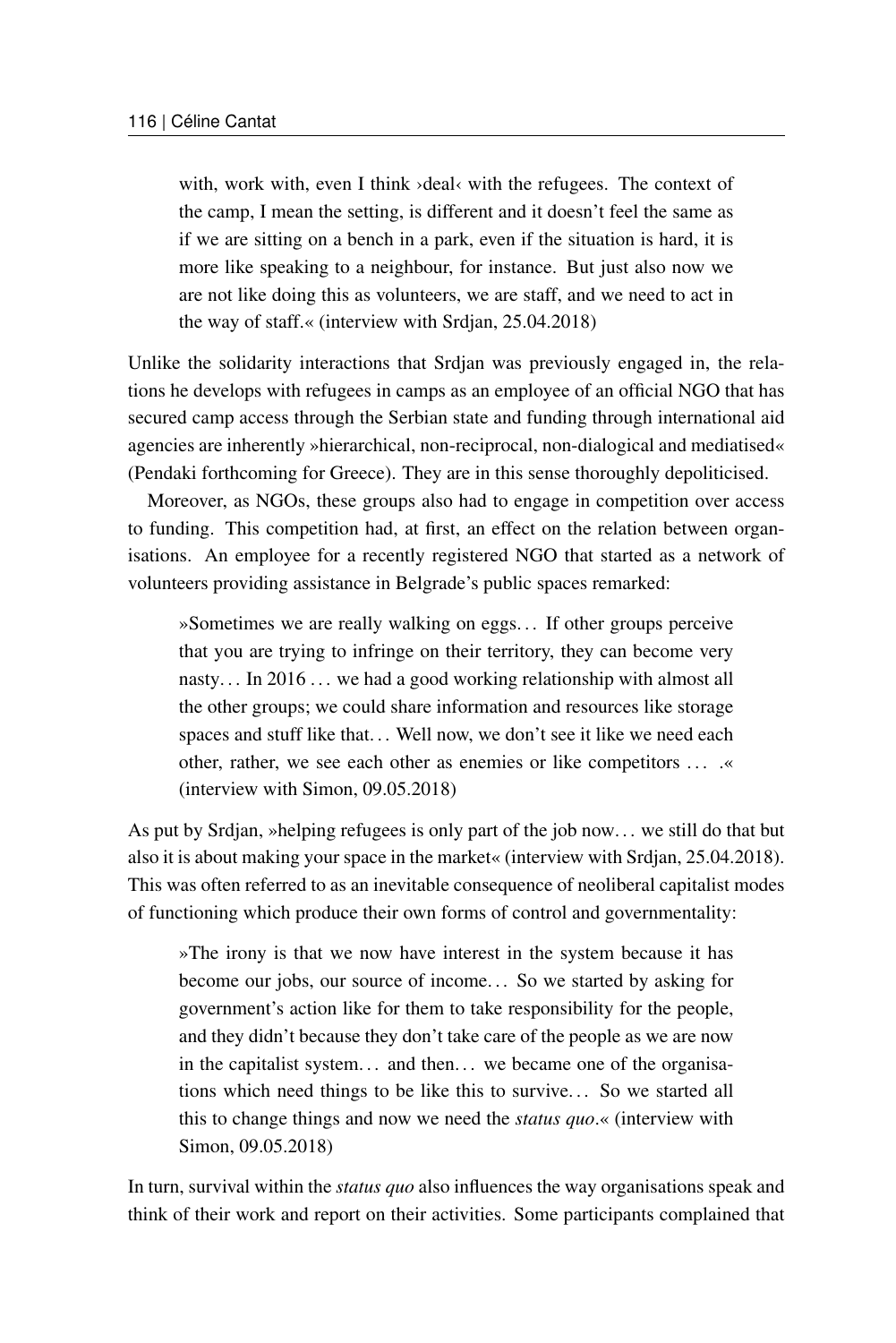other organisations inflated their activity reports, to »look as if they do more than the truth« and, thus, secure more funding or satisfy their donors (interview with Danika, 30.04.2018). Some participants explained that the pressure to find a particular organisational »niche«, a service area within which the organisation could present itself as competent and attractive to donors, became more important than the work done with refugees. This point was regularly repeated in relation to the criteria of vulnerability that often underpins calls for projects from large donors and institutions. A researcher who has also worked with numerous INGOs and local groups noticed:

»Donors only focus on pre-defined vulnerable groups, mostly women and children. As a consequence, all NGOs who want to access funding have to create projects addressing the situation of women and children primarily. And so there is nothing for young men, including unaccompanied minors in their late teens. If you constantly ignore a group on the basis that it doesn't fit your vulnerability criteria, then you actually produce the most vulnerable group of all!« (Discussion with Jelena, 25.08.2018)

All in all, with the institutionalisation of the refugee aid field, NGOs find themselves subjected to particular forms of governmentality whereby they develop an interest in projecting and performing their alignment with official discourses and practices. In turn, they become themselves control elements of the Serbian and European border regimes.

### **THE POLITICAL ECONOMY OF MIGRATION GOVERNANCE**

This process is underpinned by a particular political economy in which the EU plays a key role. Serbia has been in accession negotiations since 2014: as documented, accession negotiations have a strong regulatory effect on countries. Scholars have in fact noted that EU influence is at its strongest during the accession process (Malova 2011). At the most concrete level perhaps, the overall EU framework around migration, characterised by closed borders and attempts at externalising migration control through the use of third countries as border guards, is the key element explaining why refugees found themselves stranded in Serbia. To this extent, the structural effect of the EU on the migration situation in Serbia cannot be overstated (Milan/Pirro 2018). Moreover, the EU has been the main donor to >migration management in Serbia. Between 2015 and 2018, the EU has officially disbursed over 100 million euros for this purpose. According to the European Commission, this money has been allocated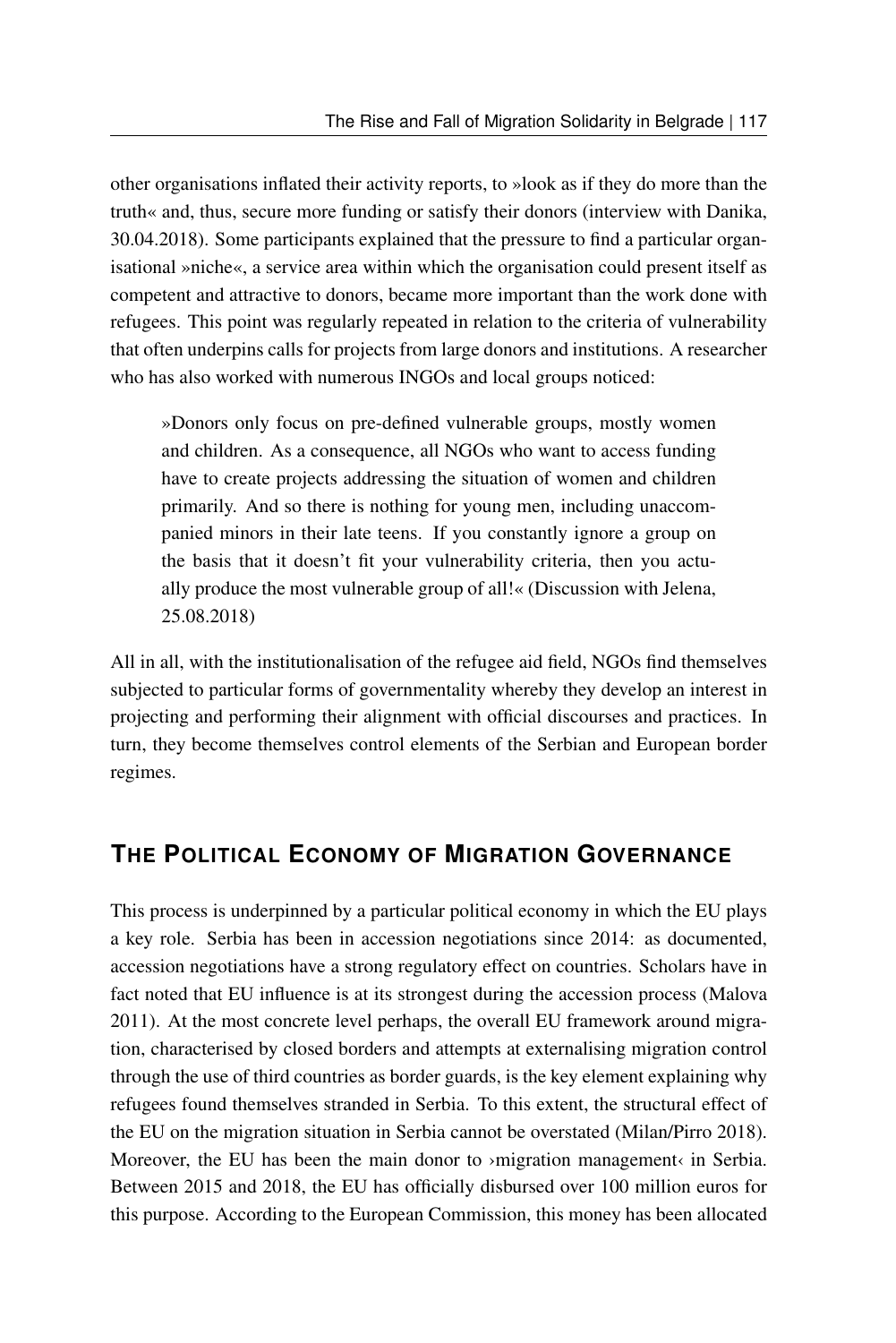»to ensure the accommodation of migrants and refugees in accommodation centers; to support the delivery of health and other primary services to refugees, migrants and host communities; and to reinforce its border control capabilities« (EC Press Release 2017). A large part of these funds was disbursed through the state and the UNHCR, thus further reinforcing NGOs' dependency on those actors.

In other words, the process under examination in this paper, and which refugees and their supporters brutally encountered, is that of (further) integration of Serbia into the EU border control regime. To that effect, the EU operates both through its political capacity (reinforced by the accession process) and through its economic position as the main donor in the field. In turn, the field represents the EU's interest in the establishment of a functional asylum system and the reinforcement of border controls in Serbia. Serbian authorities have shown firm commitment to align their migration policy to the EU's regulations and approach, a position which is instrumental to their accession negotiations.

Moreover, the authorities' interest in aligning themselves with EU norms also lies in the large amounts of funds they have received and which have been largely unaccounted for. According to participants, vast amounts have not been spent correctly: prices for service provision, such as food in the camps, have been inflated and subcontracted to private companies with links to the government. A participant told me: »how comes that when it was Hot Food Idomeni, providing a hot meal cost less than one euro, and when it is through the government, it comes up to four euros per person?« (interview with Nino, 20.04.2018). Nino went on to add:

»[. . .] they are happy that Serbia has accepted to control their borders for them. When you ask the EU Delegation: >where is all the money; where did it go? $\kappa$ , then they say:  $\delta$  > oh the only problem with Serbia is the reporting is not consistent yet, we are working on it‹. That means everyone is happy to turn a blind eye as long as migrants are kept outside Europe.« (ibid.)

There is thus a convergence of interest between the EU and the Serbian government about accommodating and, in fact, stranding people in state-run camps. For the EU, this means the eradication of the kind of street-level assistance that is associated with the facilitation of onward journeys—thus, making it more difficult for people to travel westward and enter the Union. For Serbia, this means a lucrative source of funds with little financial and ideological associated cost: none of the refugee assistance activities have been funded by the national budget and refugees are kept in camps isolated from the rest of society. Hence, the political economy of migrant governance in Serbia is such that there is an incentive for the authorities to keep people stranded,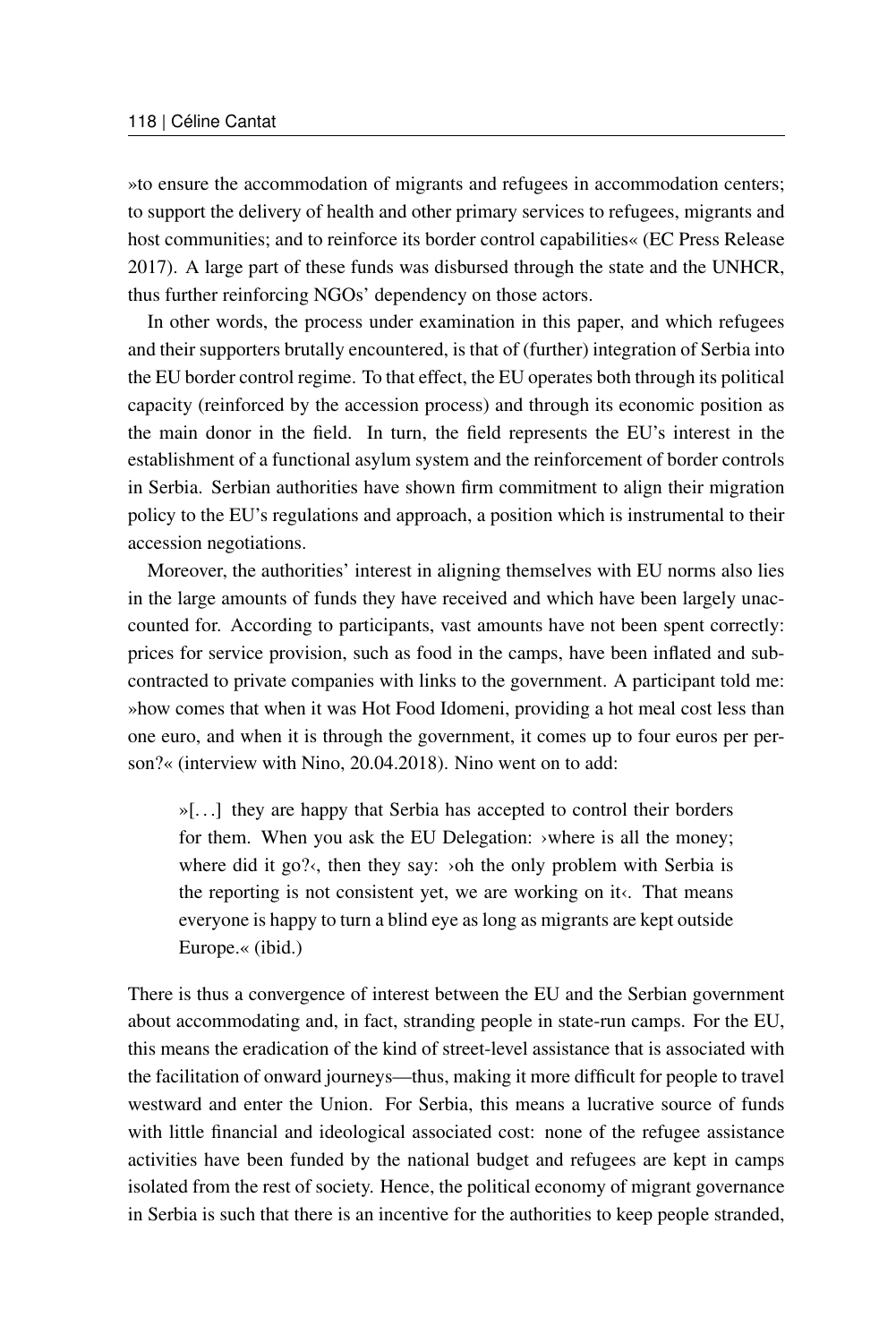socially isolated, and in limbo situations, which allows them both to comply by EU rules and to receive significant amounts of funds whilst not engaging in meaningful activities to make refugees' lives liveable in the country.

However, it has by now become apparent that stranding people in camps could considerably decelerate journeys yet not necessarily suspend them in the long run. For instance, as soon as a new route opened up via Bosnia, camps in Serbia started emptying as many people attempted to restart their journeys. According to an MSF representative, as a result, the EU has started questioning whether the large-scale encampment strategy deployed in Serbia was the most appropriate one for the purpose of keeping people away from its territory. Since 2015, only 37 people have received a protection status in Serbia. When I interviewed CRMRS representatives, they boasted of the comprehensive ›integration‹ program the country was developing. Yet, when I asked them how many people had benefited (in the way of accessing language classes, support in seeking work, and other activities deemed as promoting integration) from this program, the response was 12 (interview with CRMRS officers, 22.05.2018). In recent months, the EU has therefore been actively pushing for Serbia to be more proactive when it comes to ›migrant integration‹.

### **CONCLUSION**

The institutionalisation of refugee support has produced a model of governance whereby actors in the field have been compelled to either professionalise or quit their activities on a meaningful scale. This mode of governmentality has had differentiated effects on different groups, depending on their ambitions, politics, relation to the state, and their sources of funding. Overall however, the field of refugee support has been restricted in ways that neutralise and marginalise grassroots, critical, and potentially subversive, actors. As a consequence, the prescribed identity for refugee aid groups has become a purely humanitarian, non-political one. In order to survive, they develop an interest in projecting and performing their alignment with official discourses and practices. In turn, they become key elements of the Serbian (and European) border control regime that brings together racialised border controls and securitised forms of humanitarian assistance.

Some of the participants working for NGOs seemed to embrace the apolitical identity of their organisation, yet more expressed their frustration with this assigned position. They found themselves in the vexed situation of having to enact behaviours they did not necessarily agree with on an individual level. Some of the people I interviewed mentioned that taking up paid employment in an NGO to work with refugees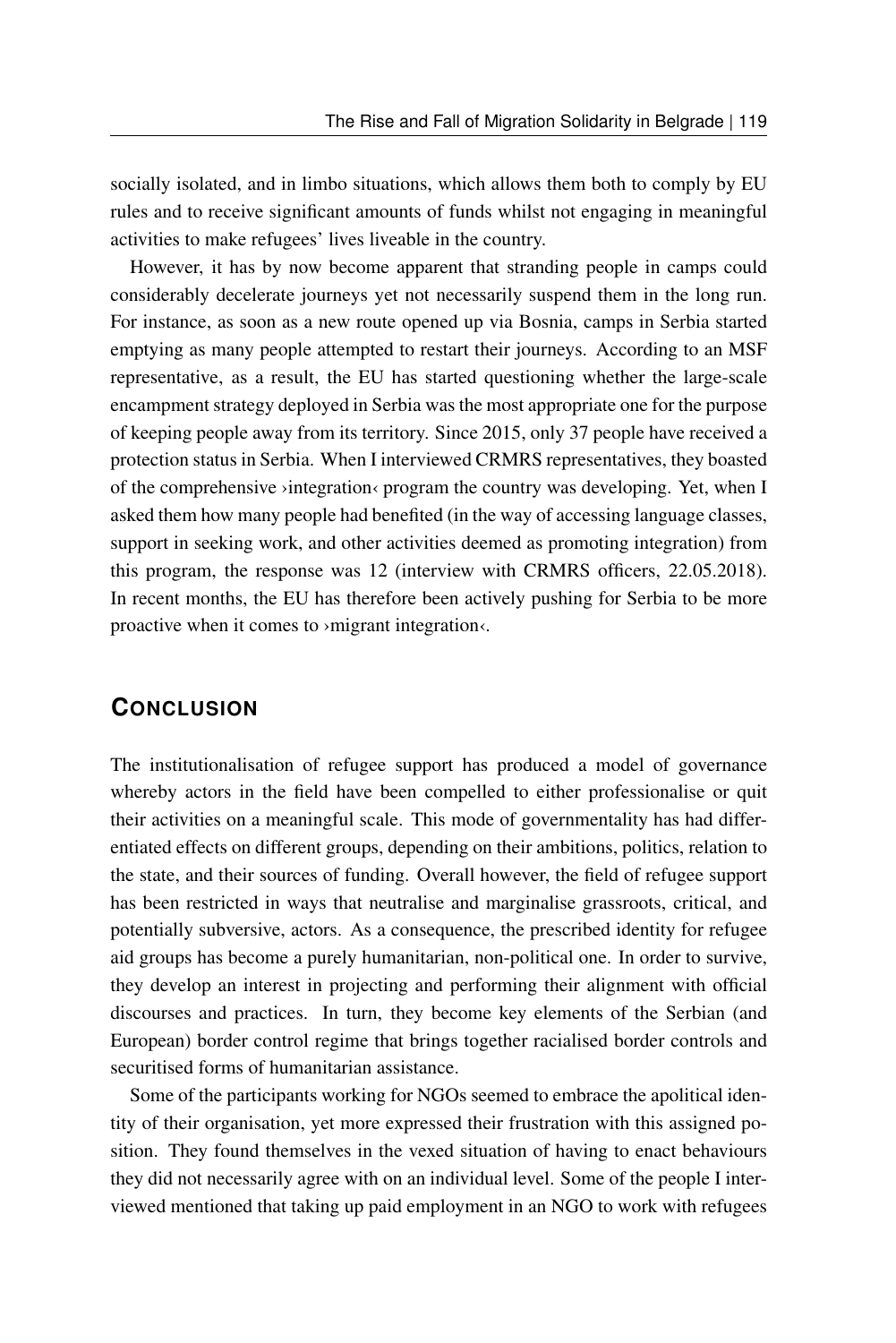was about »keeping an eye on what happens inside« and »seeing if there is room for change from within«, but ultimately most of those who made this choice hoping there would be a margin of manoeuvre expressed their disillusion and explained how this hope was vexed. As for activists who refused to be involved in state-led assistance, some were able to continue small-scale activities, but these have been made difficult and fragmented. Mario, for instance, continues to support a refugee family now living in one of the reception centres by arranging weekly visits to Belgrade for them and spending time with family members, mainly the children. Yet this has become disconnected from larger political activities or advocacy on behalf of refugees in Serbia as it operates on an individual basis.

What may we learn from the rise and fall of migration solidarity in Belgrade? This paper would like to close with a call for the recognition of potential common grounds for struggles between refugees and other social groups. Indeed, until people were transferred to the camps, the stage where much of the migration solidarity work unfolded was right in the centre of the city, close to other spaces of urban violence and struggle. While the possibility of a convergence between various urban struggles concerned with the right to presence in the city was not fully articulated in Belgrade, the prominence of a narrative that denounced the way in which neoliberal urban development projects such as the Waterfront affected the poorest in the city—migrants and locals alike—could have been pushed further in order to bring together seemingly separated struggles.

Indeed, while this paper focused on specific historical events and situated actors, thinking migration solidarity in Belgrade in relation to different fields and spaces of struggles encourages us to emphasise their possible connections. This effort to identify intersections and commonalities in turn opens up a space for more imaginative and interventionist propositions. As elsewhere, and without overlooking the specificities of the local context or the particular relationship between civic groups and the state in Serbia, it seems that the future of solidarity and the hope for its meaningful intervention on the political scene can be located precisely at the intersection of apparently separated struggles which need to converge in order for a more systematic critique and resistance to emerge.

*The research for this paper was conducted in the framework of the project »Migration Solidarity and Acts of Citizenship along the Balkan Route«. The project has received funding from the European Union's Horizon 2020 research and innovation programme under the Marie Sklodowska-Curie grant agreement No 751866.*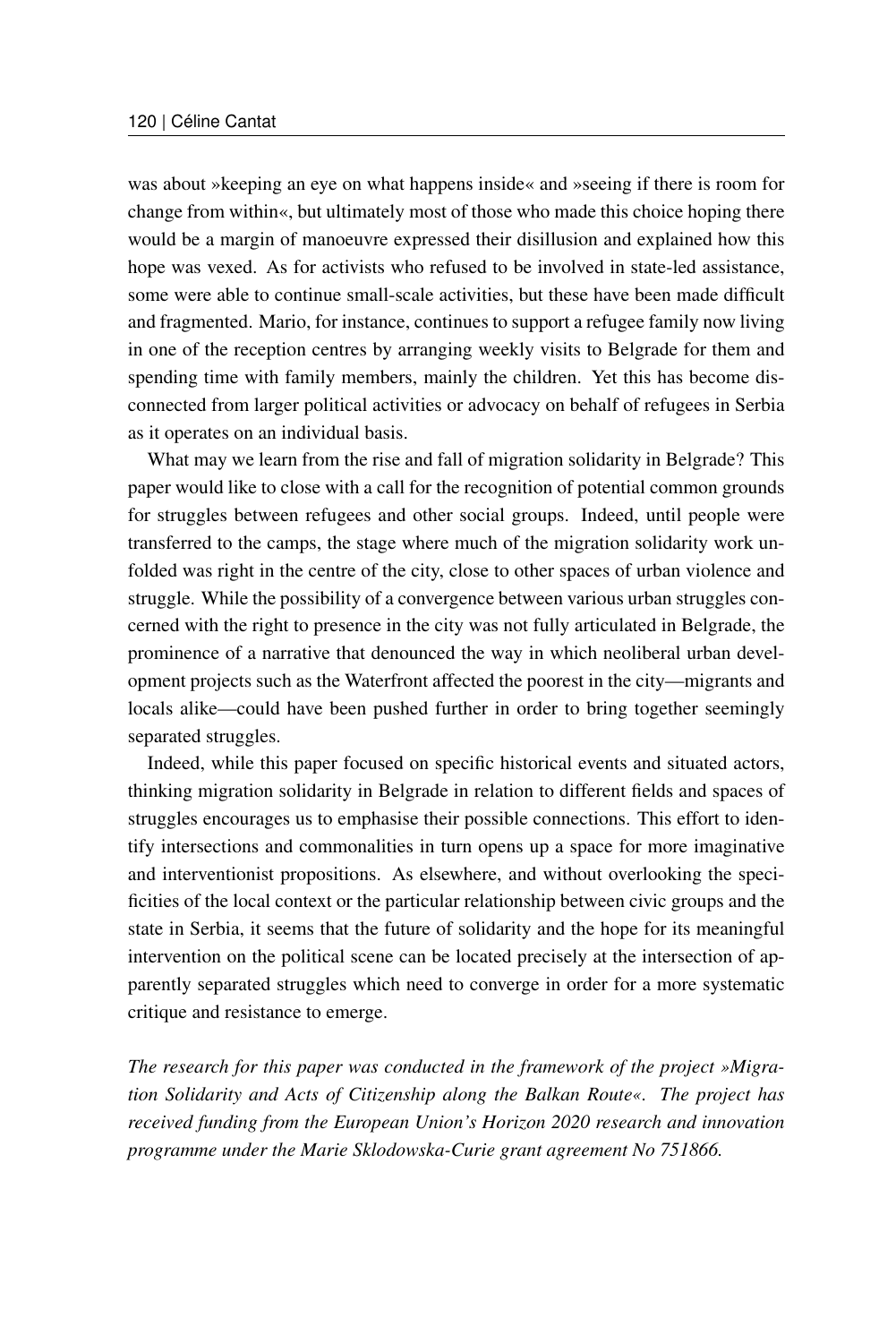#### **LITERATURE**

- Alvarez, Sonia (1999): Advocating feminism. The Latin American Feminist NGO »Boom«. In: International Feminist Journal of Politics 1 (2). 181–209.
- Beznec, Barbara / Speer, Marc / Stojić Mitrović, Marta (2016): Governing the Balkan Route. Macedonia, Serbia and the European Border Regime. Research Paper Series of Rosa Luxemburg Stiftung Southeast Europe 5. URL: [bordermonitoring.eu](https://bordermonitoring.eu/wp-content/uploads/2017/01/5-Governing-the-Balkan-Route-web.pdf) [26.09.2019].
- Birey, Tegiye / Cantat, Céline / Maczynska Ewa / Sevinin, Eda (Eds.): Challenging the Political across Borders. Migrants' and Solidarity Struggles. Budapest. URL: [cps.ceu.edu](https://cps.ceu.edu/sites/cps.ceu.edu/files/attachment/publication/3118/cps-book-challenging-political-2019.pdf) [06.02.2020].
- Bjelić, Dušan / Savić, Obrad (Eds.) (2002): Balkan as Metaphor. Between Globalization and Fragmentation. Cambridge, MA.
- Border Monitoring Serbia (2016): »Open Letter« to NGOs Operating in Serbia. Bordermonitoring of 04.11.2016. URL: [serbia.bordermonitoring.eu](https://serbia.bordermonitoring.eu/2016/11/04/open-letter-to-ngos-operating-in-serbia/) [26.09.2019].
- Brković, Čarna (2017): Introduction. Vernacular Humanitarianisms. In: Allegra Lab of 30.09.2017. URL: [allegralaboratory.net](https://allegralaboratory.net/vernacular-humanitarianisms/) [16.11.2019].
- Cantat, Céline (2017): The Hungarian border spectacle. Migration, repression and solidarity in two Hungarian border cities. CPS Working Paper 2017/3. URL: [cps.ceu.edu](https://cps.ceu.edu/sites/cps.ceu.edu/files/attachment/publication/2900/cps-working-paper-hungarian-border-spectacle-2017.pdf) [06.10.2019].
- Cantat, Céline / Feischmidt, Margit (2018): Conclusion. Civil involvement in refugee protection. Reconfiguring humanitarianism and solidarity in Europe. In: Feischmidt, Margit / Pries, Ludger / Cantat, Céline (Eds.): Refugee Protection and Civil Society in Europe. London. 379–399.
- Cantat, Céline / Rajaram, Prem Kumar (2018): The Politics of the Refugee Crisis in Hungary. Bordering and Ordering the Nation and Its Others. In: Menjívar, Cecilia / Ruiz, Marie / Ness, Immanuel (Eds.): The Oxford Handbook of Migration Crises. Oxford. URL: [oxfordhandbooks.com](https://www.oxfordhandbooks.com/view/10.1093/oxfordhb/9780190856908.001.0001/oxfordhb-9780190856908-e-69) [29.09.2019].
- EC Press Release (2017): European EU announces additional emergency aid to help refugees in Serbia. 10.10.2017. URL: [eeas.europa.eu](https://eeas.europa.eu/headquarters/headquarters-homepage_en/33647/EU%20announces%20additional%20emergency%20aid%20to%20help%20refugees%20in%20Serbia) [26.09.2019].
- El-Shaarawi, Nadia / Razsa, Maple (2018): Movements upon Movements. Refugee and Activist Struggles to Open the Balkan Route to Europe. In: History and Anthropology 30 (1). 91–112.
- Fassin, Didier (2011): Humanitarian Reason. A Moral History of the Present. Berkeley/Los Angeles.
- Goddard, Emily  $(2017)$ : Refugees in Serbia >sprayed with insecticide< before forceful eviction. The Independent of 12.05.2017. URL: [independent.co.uk](https://www.independent.co.uk/news/world/europe/serbia-refugee-camp-insecticide-video-forceful-eviction-spray-a7732761.html) [06.02.2020].
- Greenberg, Jessica / Spasic, Ivana (2017): Beyond east and west. Solidarity politics and ´ the absent/present state in the Balkans. In: Slavic Review 76 (2). 315–326.
- Hanafi, Sari / Tabar, Linda (2002): NGOs, Elite Formation and the Second Intifada. 0URL: [ism-italia.org](http://www.ism-italia.org/wp-content/uploads/ngos-elite-formation-and-the-second-intifada.pdf) [06.02.2020].
- Hearn, Julie (1998): The »NGO-isation« of Kenyan society. USAID & the restructuring of health care. In: Review of African Political Economy 75. 89–100.
- Helms, Elissa (2013): Innocence and victimhood. Gender, nation, and women's activism in postwar Bosnia-Herzegovina. Madison, Wisconsin.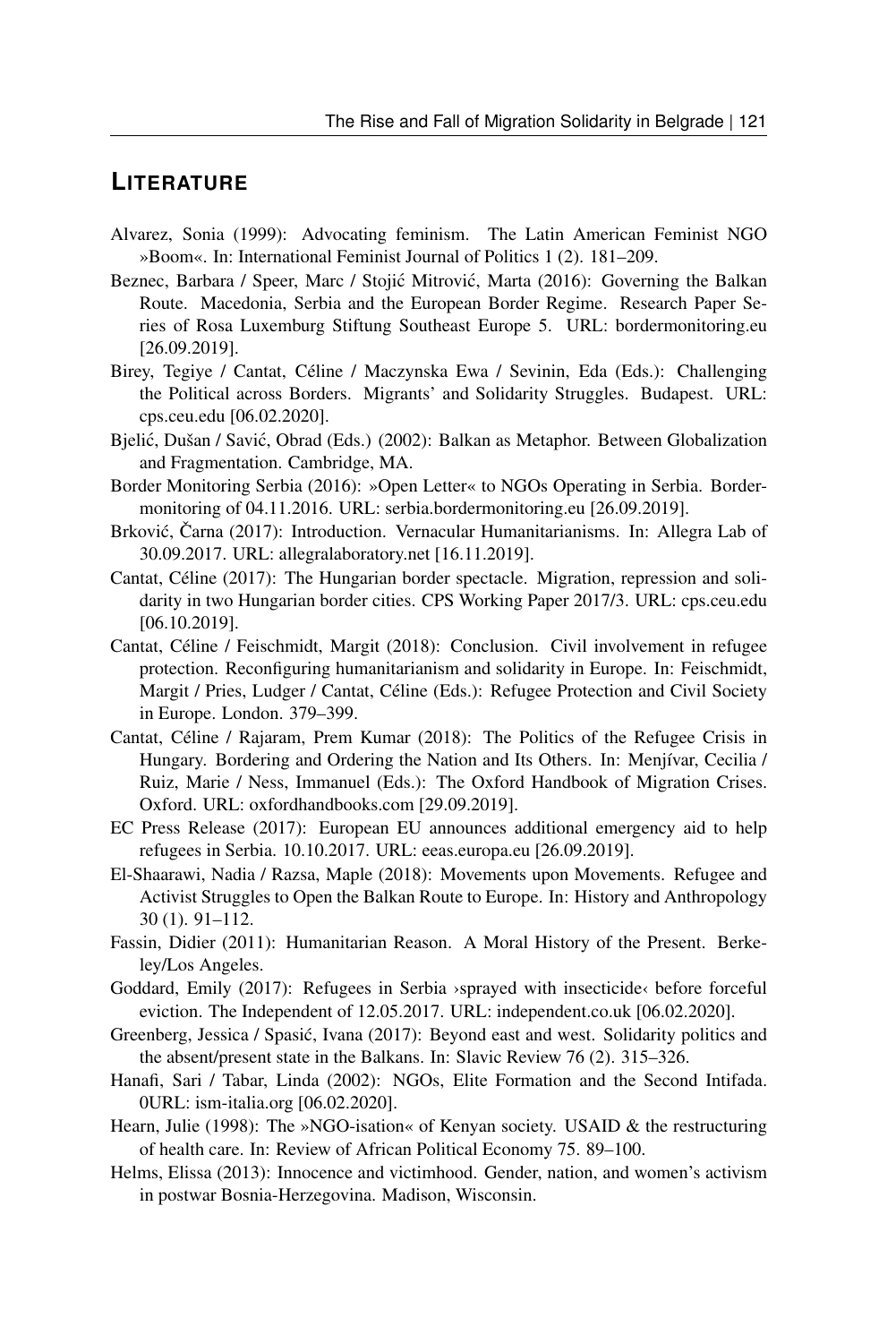- Jad, Islah (2004): The NGO-isation of Arab women's movements. In: IDS bulletin 35 (4). 34–42.
- Jovanović, Igor / Avramović, Filip (2015): Serbia Will Take in Some Migrants, Vucic Says. Balkan Insight of 02.09.2015. URL: [balkaninsight.com](https://balkaninsight.com/2015/09/02/serbia-to-receive-certain-number-of-migrants-pm-says-09-01-2015/) [26.09.2019].
- Jovanović, Miloš / Miletić, Miloš / Radovanović, Mirjana (2018): Waterfront. A post-Ottoman post-socialist story. Film directed by Jovanović, Miloš / Miletić, Miloš / Radovanovic, Mirjana. Serbia/Germany. ´
- Kallius, Annastiina (2019): Solidarity in Transit. In: Birey, Tegiye / Cantat, Céline / Maczynska Ewa / Sevinin, Eda (Eds.): Challenging the Political across Borders. Migrants' and Solidarity Struggles. Budapest. 246–267. URL: [cps.ceu.edu](https://cps.ceu.edu/sites/cps.ceu.edu/files/attachment/publication/3118/cps-book-challenging-political-2019.pdf) [06.02.2020].
- Kasparek, Bernd / Speer, Marc (2015): Of Hope. Hungary and the Long Summer of Migration. Bordermonitoring of 09.09.2015. URL: [bordermonitoring.eu](https://bordermonitoring.eu/ungarn/2015/09/of-hope-en/) [26.09.2019].
- Kasparek, Bernd (2016): Routes, corridors, and spaces of exception. Governing migration and Europe. In: Near Futures Online 1. URL: [nearfuturesonline.org](http://nearfuturesonline.org/routes-corridors-and-spaces-of-exception-governing-migration-and-europe/) [26.09.2019].
- Malkki, Liisa (2015): The Need to Help: The Domestic Arts of International Humanitarianism. Durham, NC.
- Malkki, Liisa (1996): Speechless Emissaries. Refugees, Humanitarianism, and Dehistoricization. In: Cultural Anthropology 11 (3). 377–404.
- Malova, Darina (2011): A Neoliberal Trojan Horse? The New EU Member States and EU Social Model. Wilson Centre Explore Publication 309. URL: [wilsoncenter.org](https://www.wilsoncenter.org/publication/309-neoliberal-trojan-horse-the-new-eu-member-states-and-eu-social-model) [26.09.2019].
- Milan, Chiara / Pirro, Andrea (2018): Interwoven Destinies in the »Long Migration Summer«. Solidarity Movements Along the Western Balkan Route. In: della Porta Donatella (Ed.): Solidarity Mobilizations in the »Refugee Crisis«. London. 125–153.
- Ministry of Labour, Employment, Veteran and Social Affairs (Ministry of Labour) (2016): Open Letter to International Humanitarian and Non-Governmental Organizations. 04.11.2016. Belgrade.
- No Borders Hostel (2016): Support structures for migrants in Belgrade under attack. Refugee Movement. News from Inside of 27.04.2016. URL: [oplatz.net](https://oplatz.net/support-structures-for-migrants-in-belgrade-under-attack/) [06.10.2019].
- Obradovic-Wochnik, Jelena (2018): Urban geographies of refugee journeys. Biopolitics, neoliberalism and contestation over public space in Belgrade. In: Political Geography 67. 65–75.
- Obradovic-Wochnik, Jelena / Stojić Mitrović, Marta (2016): Serbia's closed borders policy has resulted in increasingly strenuous conditions for refugees. Newsweek of 20.09.2016. URL: [newsweek.com](https://www.newsweek.com/plight-refugees-serbian-border-500585) [26.09.2019].
- Omvedt, Gail (1994): Peasant, Dalits and Women. Democracy and India's New Social Movements. In: Journal of Contemporary Asia 24 (1). 35–48.
- Pendaki, Katarina (forthcoming): Markets, Morals and the Making of a Refugee Regime. Notes from Northern Greece.
- Peović Vuković, Katarina (2018): »Refugee Crisis« and the Speech of the Unconscious. In Buzinkić, Emina / Hamersak, Marijana (Eds.) Formation and Disintegration of the Balkan Refugee Corridor: Camps, Routes and Borders in Croatian Context. Zagreb/Munich. 169-198.
- Petrović, Tanja (2013): The Past that Binds Us. Yugonostalgia as the Politics of the Future. In: Pavlović, Srđa / Živković, Marko (Eds.): Transcending Fratricide. Political Mythologies, Reconciliations, and the Uncertain Future in the Former Yugoslavia. Baden-Baden. 129–47.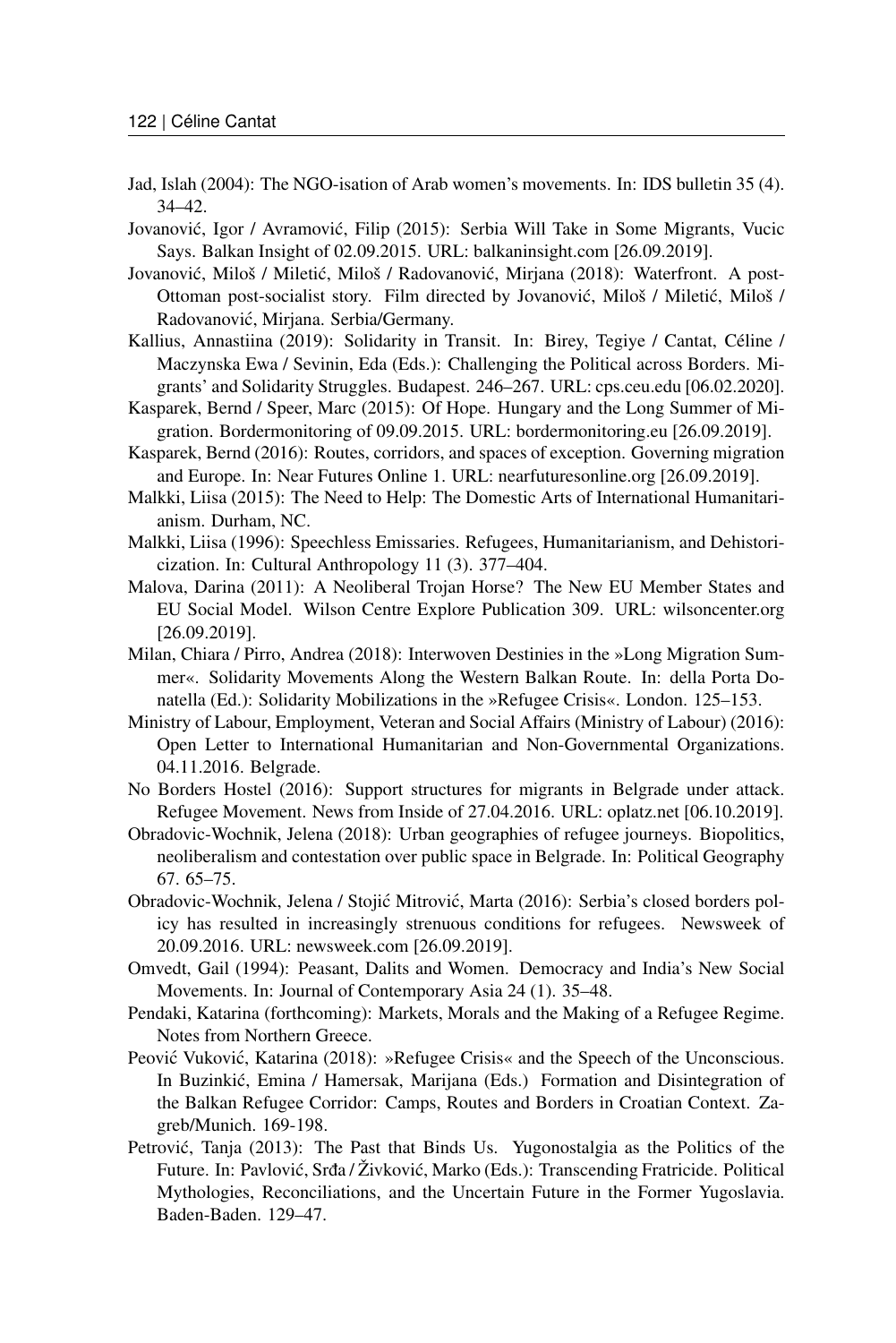- Rajaram, Prem Kumar (2016): Europe's »Hungarian Solution«. In: Radical Philosophy 197. URL: [radicalphilosophy.com](https://www.radicalphilosophy.com/commentary/europes-hungarian-solution) [26.09.2019].
- Roy, Arundhati (2014): The NGO-ization of resistance. Massalijn. URL: [massalijn.nl](http://massalijn.nl/new/the-ngo-ization-of-resistance/) [26.09.2019].
- Rozakou, Katerina (2016): Socialities of solidarity. Revisiting the gift taboo in times of crises. In: Social Anthropology 24 (2). 185–199.
- Ruff, Mai-Britt (2017): Report on the evictions of the squatted warehouses in Belgrade. bordermonitoring.eu of 14.06.2017. URL: [bordermonitoring.eu](https://bordermonitoring.eu/analyse/2017/06/report-on-the-evictions-of-the-squatted-warehouses-in-belgrade/) [06.10.2019].
- Santer, Kiri / Wriedt, Vera (2016): (De-)constructing borders. Contestations in and around the Balkan corridor in 2015/16. In: movements 3 (1). URL: [movements-journal.org](https://movements-journal.org/issues/04.bewegungen/10.santer,wriedt--de-constructing-borders.html) [26.09.2019].
- Sapoch, John (2018): Europe's Outsourced Refugees. Contextualizing NGO work in the »Calais of the Balkan«. BA Thesis. Bates College. URL: [scarab.bates.edu](https://scarab.bates.edu/honorstheses/237/) [26.09.2019].
- Stubbs, Paul (2006): Aspects of community development in contemporary Croatia. Globalisation, Neo-liberalisation and NGO-isation. In: Dominelli, Lena (Ed.): Revitalising Communities in a Globalising World. London. 161–174.
- Ticktin, Miriam (2011): Casualties of Care. Immigration and the Politics of Humanitarianism in France. Berkeley/Los Angeles.
- UNHCR (2017): Serbia Update. 01–07 May 2017. URL: [data2.unhcr.org](https://data2.unhcr.org/en/documents/download/56345) [06.02.2020].
- Vaughan-Williams, Nick (2015): Europe's Border Crisis. Biopolitical Security and Beyond. Oxford.

#### **INTERVIEWS**

Discussion with Jelena, 25.08.2018 (local activist, MSF). Interview with CRMRS officers, 22.05.2018.

Interview with Danika, 30.04.2018 (local NGO worker).

Interview with Fidel, 23.04.2018 (local activist).

Interview with Karika, 02.05.2018 (local activist and NGO worker).

Interview with Mario, 26.04.2018 (local activist, Women in Black).

Interview with Nino, 20.04.2018 (international, MSF).

Interview with Simon, 09.05.2018 (international volunteer and NGO worker).

Interview with Srdjan, 25.04.2018 (local activist).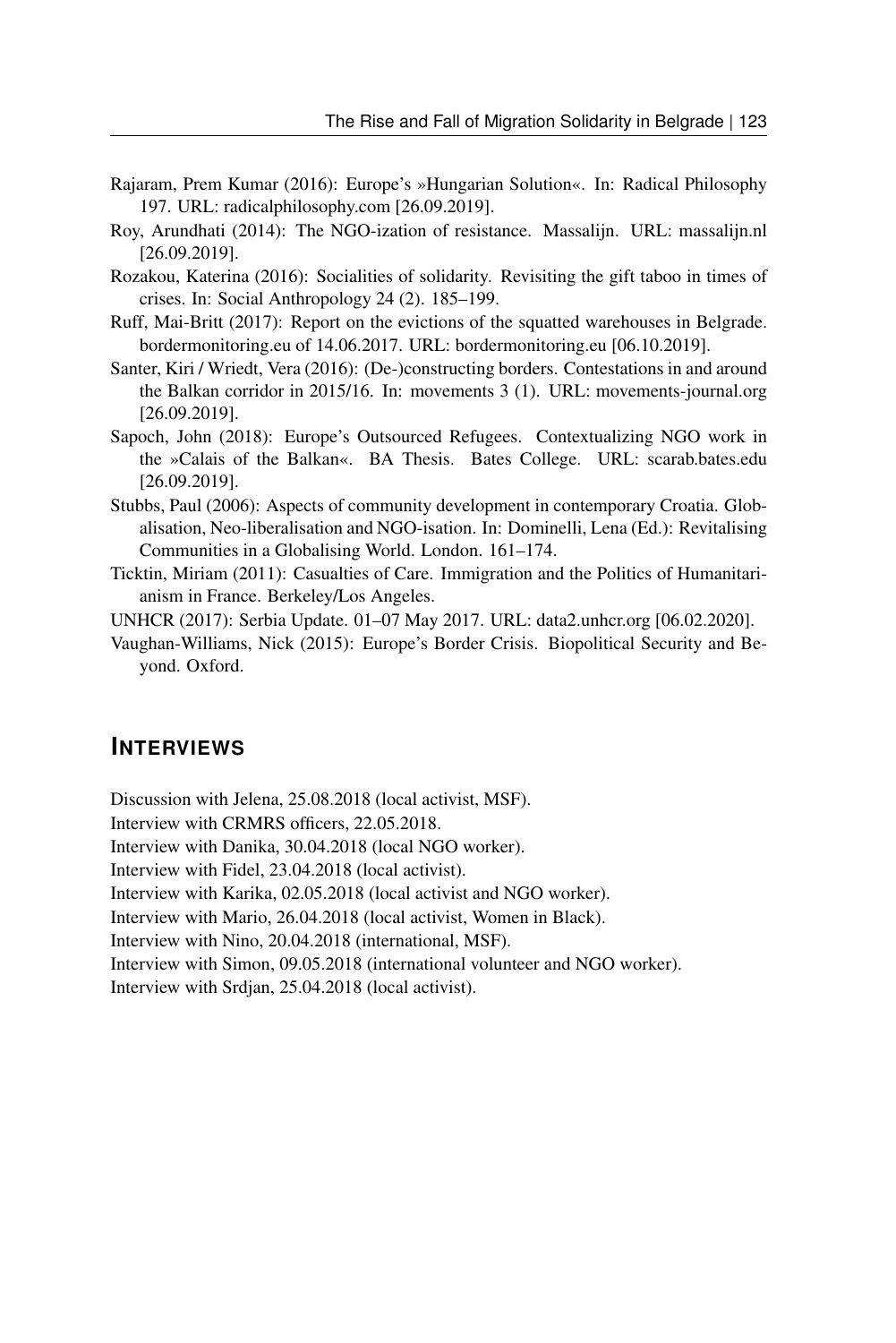# **Contents**

| The Forging of the Balkan Route.<br>Contextualizing the Border Regime in the EU Periphery<br>Marijana Hameršak, Sabine Hess, Marc Speer, Marta Stojić Mitrović | 9   |
|----------------------------------------------------------------------------------------------------------------------------------------------------------------|-----|
| <b>Articles</b>                                                                                                                                                |     |
| Old Routes, New Perspectives.                                                                                                                                  |     |
| A Postcolonial Reading of the Balkan Route<br>Barbara Beznec, Andrej Kurnik                                                                                    | 33  |
| Affective Labor within the Local Humanitarian Workscape<br>Romana Pozniak                                                                                      | 55  |
| Hope, Waiting, and Mobility.<br>Migrant Movement in Serbia After The EU-Turkey Deal                                                                            |     |
| Robert Rydzewski                                                                                                                                               | 75  |
| The Rise and Fall of Migration Solidarity in Belgrade<br>Céline Cantat                                                                                         | 97  |
| Transformations of Humanitarian Aid and Response Modes<br>to Migration Movements.                                                                              |     |
| A Case Study of the Miksalište Center in Belgrade                                                                                                              |     |
| Teodora Jovanović                                                                                                                                              | 125 |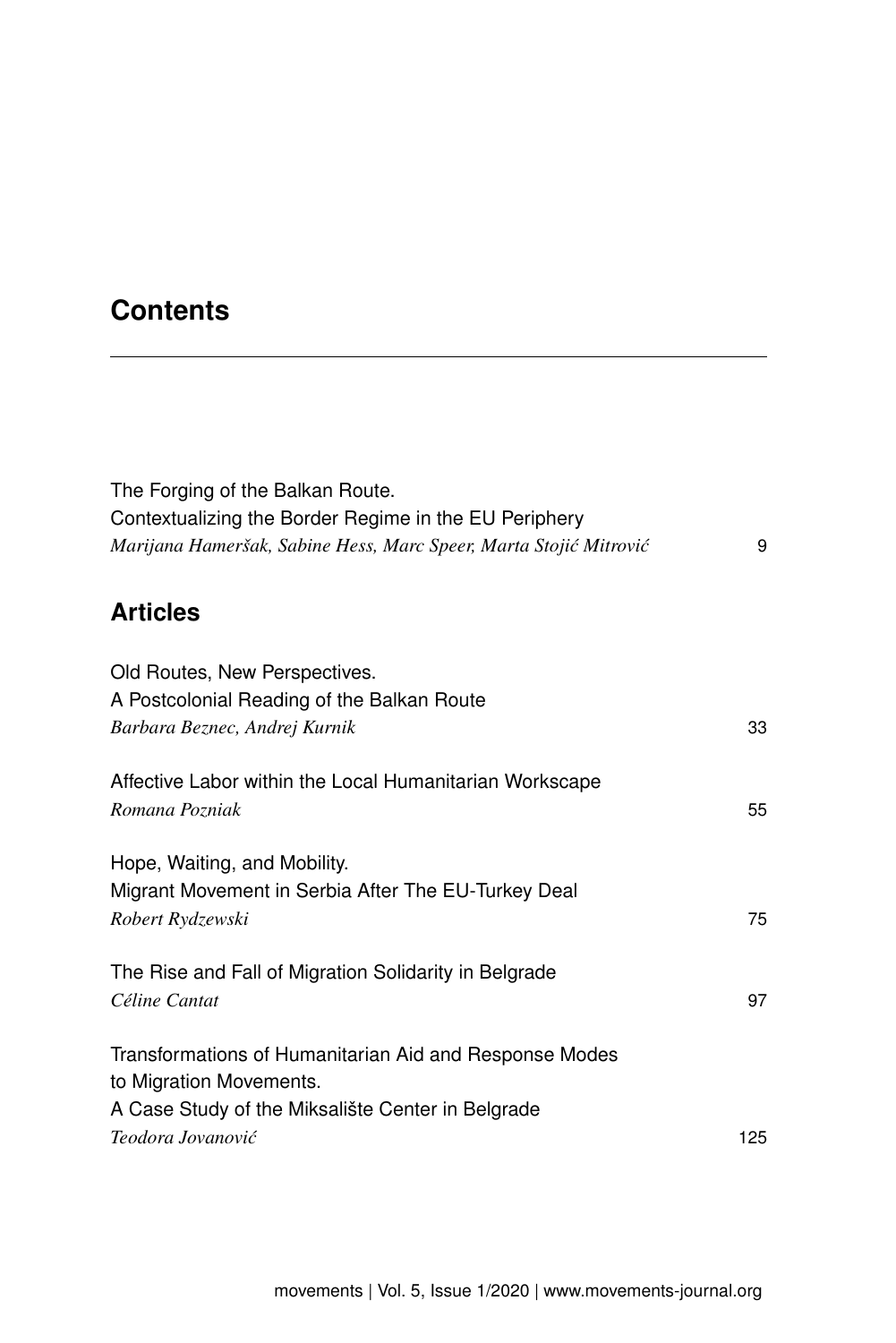# **Artistic Contribution**

| The Shining. From an Anonymous Wall to Madina Hussiny Square<br>Selma Banich                                                      | 151 |
|-----------------------------------------------------------------------------------------------------------------------------------|-----|
| <b>Essays</b>                                                                                                                     |     |
| Notes from the Field.<br>»Migrant Crisis« in Bihać, Bosnia and Herzegovina<br>Azra Hromadžić                                      | 163 |
| A Volunteer's Diary. We Did a Better Job in Serbia<br>Patricia Artimova                                                           | 181 |
| <b>Interview</b>                                                                                                                  |     |
| The Push-Back Map. Mapping Border Violence in Europe and Beyond.<br>A Collective Self-Reflection<br>Push-Back Map Collective      | 197 |
| <b>Artistic Contribution</b>                                                                                                      |     |
| Mapping In-Betweenness.<br>The Refugee District in Belgrade in the Context of Migration,<br>Urban Development, and Border Regimes |     |

*Cosima Zita Seichter, Miriam Neßler, Paul Knopf* 207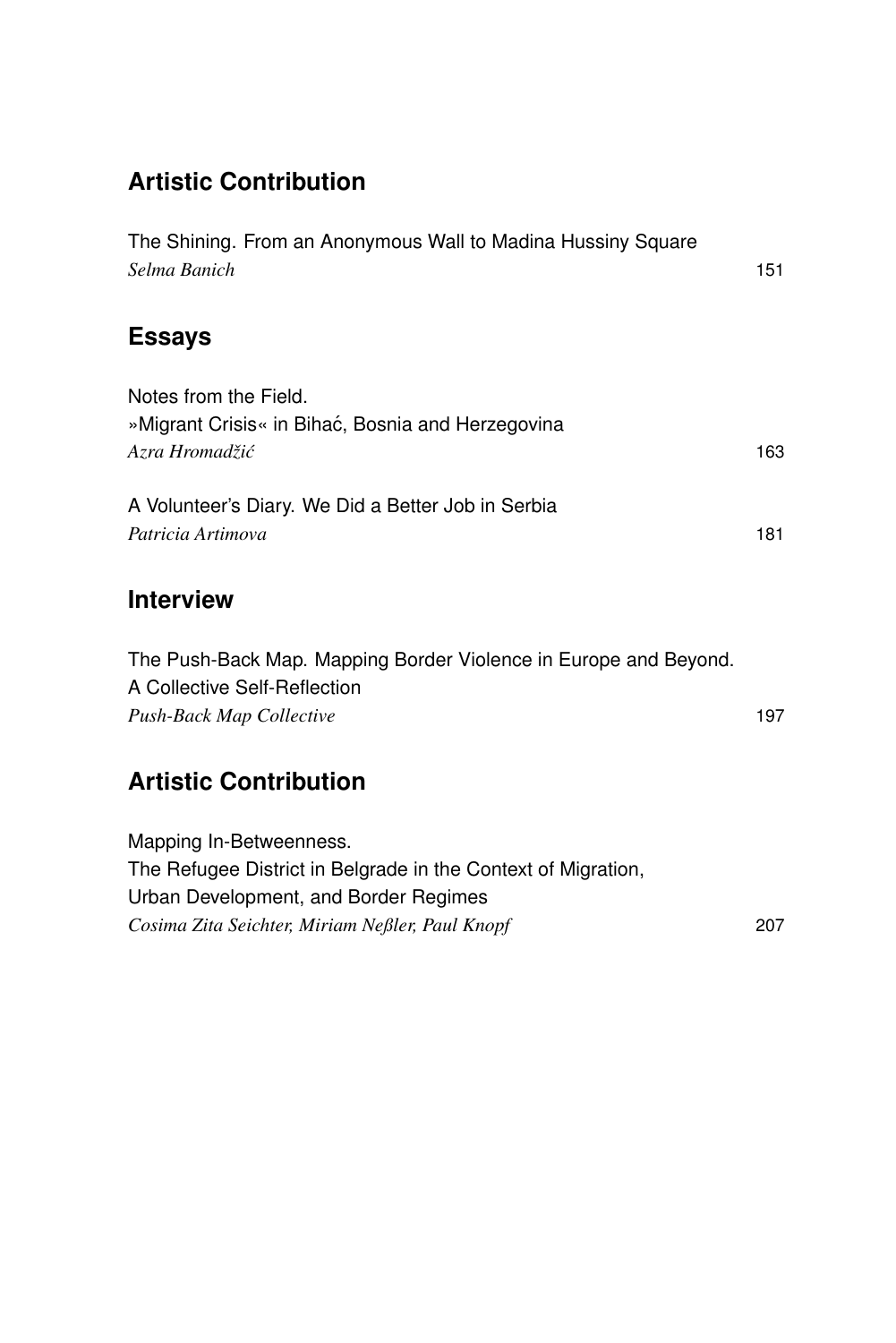# **Interventions**

| Border Violence as Border Deterrence.<br>Condensed Analysis of Violent Push-Backs from the Ground<br>Karolína Augustová, Jack Sapoch | 219 |
|--------------------------------------------------------------------------------------------------------------------------------------|-----|
| Report on Illegal Practices of Collective Expulsion<br>at the Slovenian-Croatian Border and Struggles Against It<br>Info Kolpa       | 233 |
| <b>Research Lab</b>                                                                                                                  |     |
| From Corridor to Encampment.<br>Mapping EU Strategies of Containment in Serbia<br>Andrea Contenta                                    | 245 |
| Deported Man, Secured State. A Long Trajectory of a Deportation<br>Emina Bužinkić                                                    | 279 |
| Authors                                                                                                                              | 287 |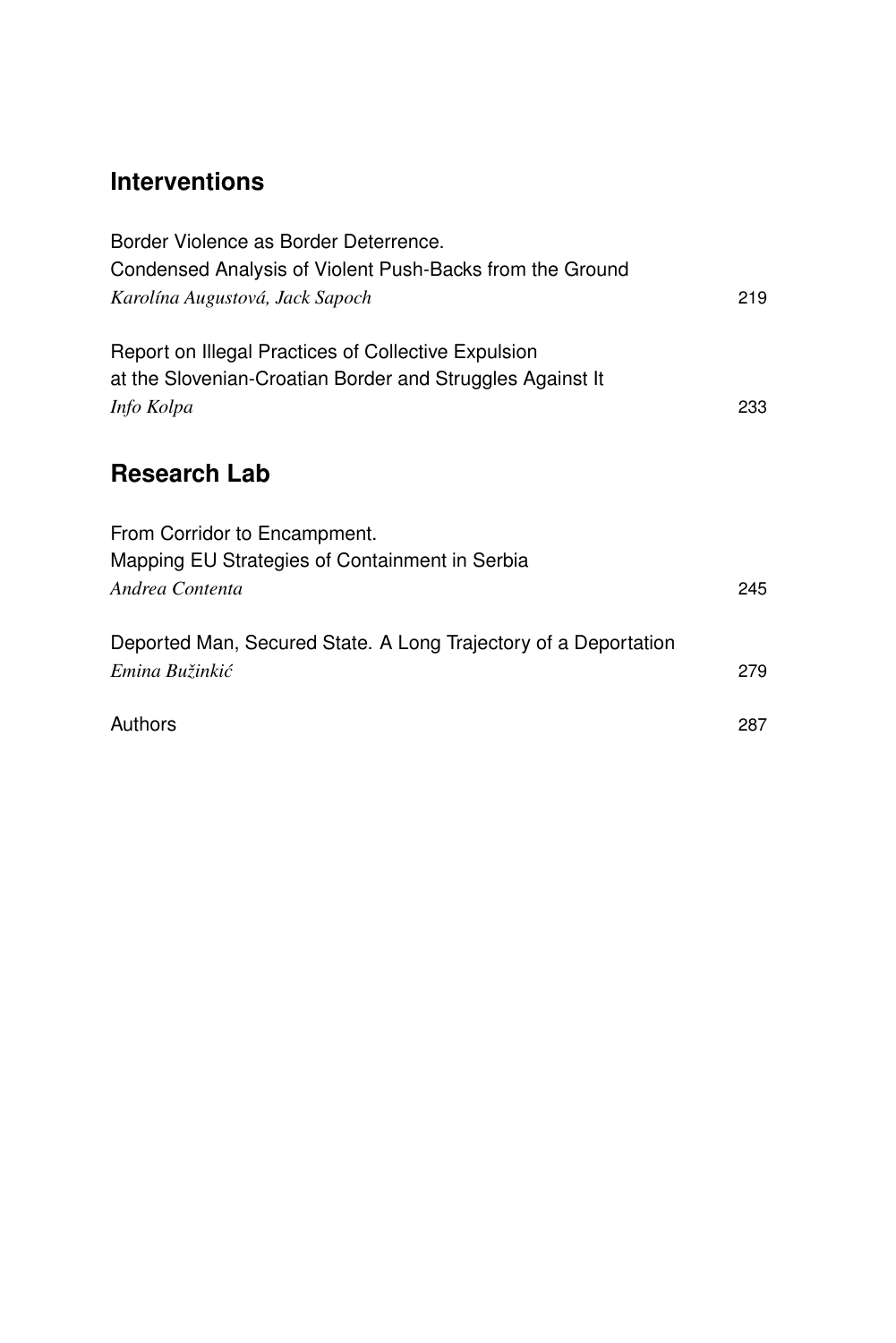## **Authors**

Patricia Artimova is a PhD student at the University of Ostrava, Czech Republic. In her research she analyzes migration movements and the changing perception of migration in the Balkans, mainly in Serbia. Since 2015, she is an active member of volunteer initiatives operating in Serbia and Bosnia and Herzegovina.

Karolína Augustová is a PhD candidate in Sociology and International Relations at Aston University, researching the displaced people's everyday experiences of border violence along South-Eastern Europe. She is interested in how diverse forms of violence (direct/structural/cultural) affect everyday social processes along borders as well as how the role of intersectionality (masculinity with other locations) plays in violence. In her research, she uses activist ethnography; volunteering in informal refugee camps.

Selma Banich is a Zagreb-based artist, social activist, and community organizer. Her artistic and social practice is based on processual, research, and activist work and is politically inspired by anarchism and feminism.

Barbara Beznec graduated in Political Science of International Relations at the Faculty of Social Sciences, University in Ljubljana, where she later earned her PhD on the subject of European Citizenship. She is a researcher of migration at the Research Center of the Slovenian Academy of Science and Arts.

**Emina Bužinkić** is a political activist examining the state and police violence against migrants and refugees, particularly concerning issues of border control and violence. Her work extends to understanding the inscriptions of border regimes in the field of schooling by researching the experiences of refugee and migrant students. She is currently obtaining her PhD in critical studies in education and human rights at the University of Minnesota in the United States. She is linked to the Centre for Peace Studies (*Centar za mirovne studije*), the Welcome! Initiative (*Inicijativa Dobrodošli!*), and the Taste of Home (*Okus doma*) in Croatia. Recently she has been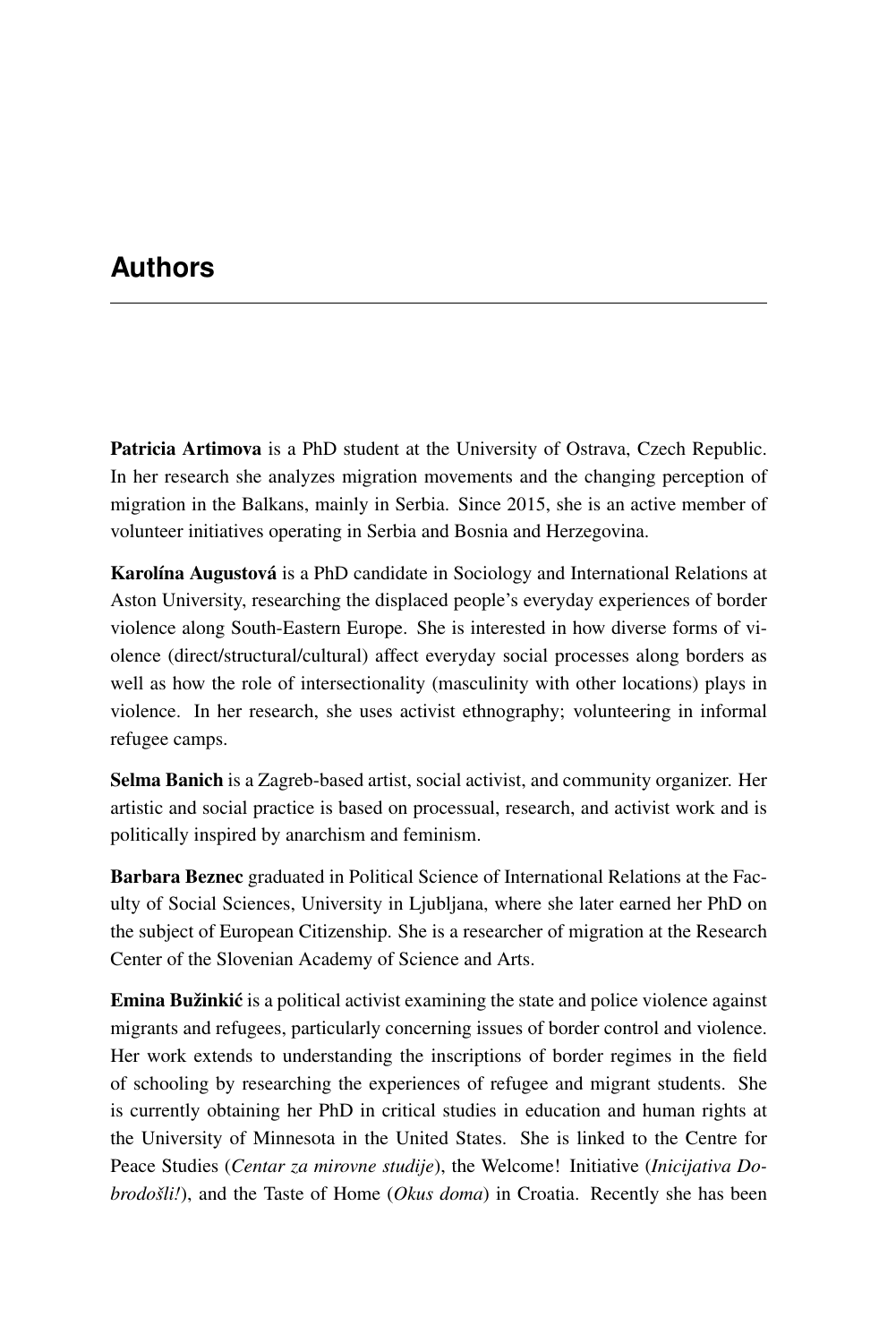working with the *Transbalkan Solidarity* and *Pirate Care Syllabus Writing Collective*.

Céline Cantat is a postdoctoral fellow at Sciences Po with H2020 project MAGYC-Migration Governance and Asylum Crises. Previously, Céline was a Marie-Curie Fellow at CEU, Budapest, studying migration solidarity groups along the Balkan route. She holds a PhD in Refugee Studies from the University of East London and is coeditor of *Refugee Protection and Civil Society in Europe* (Palgrave, 2018) and *Challenging the Political Across Borders: Migrants' and Solidarity Struggle* (CPS Book Series, 2019).

Andrea Contenta is an independent researcher and a humanitarian worker. After spending some years between Ethiopia, Kenya, and Sudan focusing on violence, conflicts and displacement, he decided to move to Belgrade following the Balkan corridor. Today he lives and works in Athens.

Marijana Hameršak is a senior research associate at the Institute of Ethnology and Folklore Research, Zagreb. Her main areas of research and teaching are migration, children's literature and book history. She is the author of the books *Priˇcalice* (*Taletellers*, 2011) and *Uvod u djeˇcju književnost* (*Introduction to the Children's Literature*, with Dubravka Zima, 2015), and she has edited several edited collections, with the most recent one, being *Formation and Disintegration of the Balkan Refugee Corridor* (with Emina Bužinkic, 2018). ´

Sabine Hess is professor at the Institute for Cultural Anthropology/European Ethnology, University of Göttingen, since 2011. Her main areas of research and teaching are migration and border regime studies, anthropology of policy with a focus on EU integration and processes of Europeanisation. She is a founding member of the online journal *movements* and of *kritnet* (Network for Critical Border and Migration Studies).

Azra Hromadžić is Associate Professor and O'Hanley Faculty Scholar in the Department of Anthropology at Syracuse University. She is the author of *Citizens of an Empty Nation: Youth and State-making in Postwar Bosnia and Herzegovina* (translated into Serbian *Samo Bosne nema: mladi i građenje države u posleratnoj Bosni i Hercegovini*). She also co-edited a volume (with Monika Palmberger), titled *Care Across Distance: Ethnographic Explorations of Aging and Migration*. She is currently working on a new book that investigates riverine citizenship in northwestern Bosnia-Herzegovina.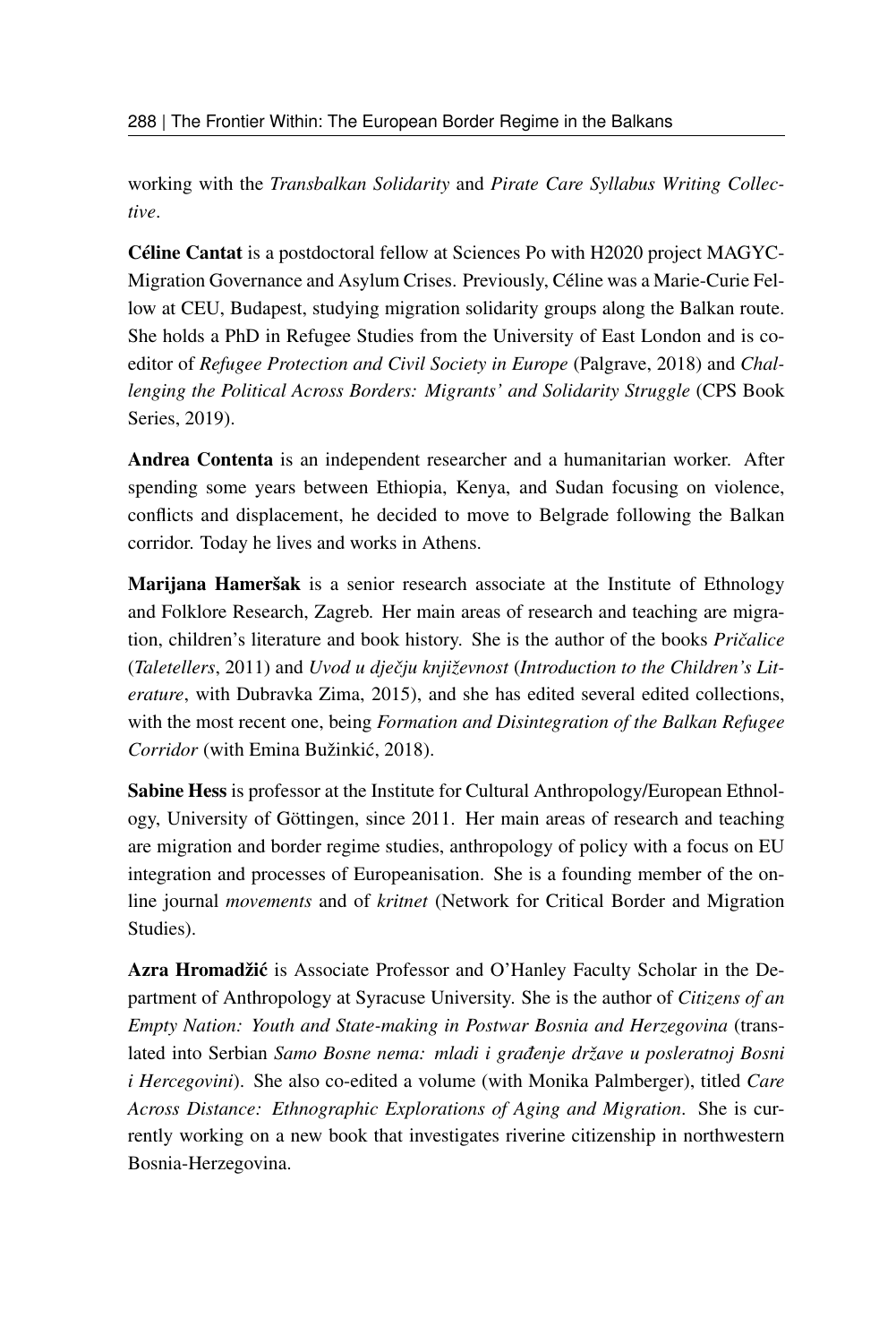Civil initiative Info Kolpa started in the spring of 2018 as a response to illegal actions of Slovene police, which started systematically denying people the right to seek asylum in Slovenia and pushing people back to Croatia. In the autumn of 2018, we established an informal telephone number for assistance to people wishing to seek asylum in Slovenia. The help we provided proved unsuccessful but with operating the number, we gained a lot of information on practice of push-backs on Slovene-Croatian border, which we presented to Slovene and international public.

Teodora Jovanović is as a research assistant at the Institute of Ethnography of SASA and a doctoral student of ethnology and anthropology at University of Belgrade, Faculty of Philosophy. For her doctoral thesis, she conducted an ethnographic fieldwork in reception centers for asylum seekers in Serbia. Previously, she worked in »Miksalište« refugee aid center in Belgrade, and she was involved in »Refugees in Towns« project at Tufts University, Boston, as a local case study researcher.

Andrej Kurnik is assistant professor at Faculty of Social Sciences, University of Ljubljana. He is a member of editorial board of Časopis za kritiko znanosti (Journal for Critique of Sciences).

Romana Pozniak is a PhD candidate with working experience in the humanitarian sector and an interest in the area of humanitarianism, biopolitics, refugee studies, and anthropology of labor. Her dissertation explores transformations, practices, and narratives of humanitarian work with migrants/refugees/asylum seekers in posttransitional Croatia. She works at the Institute of Ethnology and Folklore Research in Zagreb.

The Push-Back Map Collective is a transnational group of people that come from different fields of radical politics like feminism, anti-capitalism, and anti-racist struggles. Its members are active in documenting and counteracting push-backs and violence at the internal and external(ised) borders of the EU. One main goal of the mapping project is to provide a platform for transnational, non-hierarchical, radical grassroots interventions and exchange.

Robert Rydzewski is a PhD candidate at the Department of Anthropology and Ethnology at Adam Mickiewicz University in Poznan, Poland. Formerly, he held a scholarship at the Central European University in Budapest and was a Doctoral Fellow Researcher at the Wirth Institute for Austrian and Central European Studies at University of Alberta in Edmonton in Canada. His scientific interests are migration, civil society, transformations of post-Yugoslav cities. Currently, he is completing his PhD dissertation about the migrant movement in the Serbian part of the Balkan route.